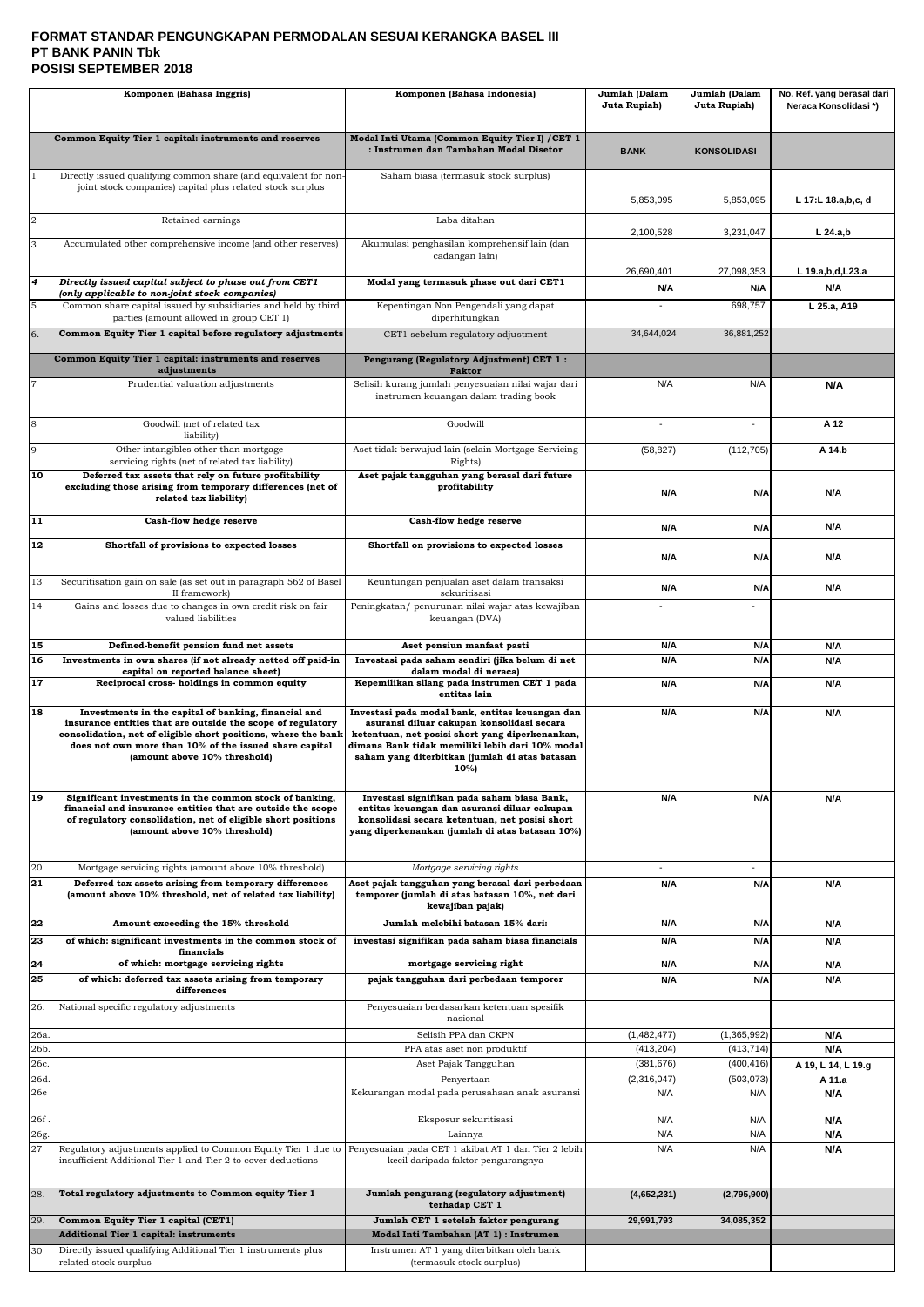#### **FORMAT STANDAR PENGUNGKAPAN PERMODALAN SESUAI KERANGKA BASEL III PT BANK PANIN Tbk POSISI SEPTEMBER 2018**

| Komponen (Bahasa Inggris) |                                                                                                                                                                                                                                                                                                          | Komponen (Bahasa Indonesia)                                                                                                                                                                                                                                   | Jumlah (Dalam<br>Juta Rupiah) | Jumlah (Dalam<br>Juta Rupiah) | No. Ref. yang berasal dari<br>Neraca Konsolidasi*) |
|---------------------------|----------------------------------------------------------------------------------------------------------------------------------------------------------------------------------------------------------------------------------------------------------------------------------------------------------|---------------------------------------------------------------------------------------------------------------------------------------------------------------------------------------------------------------------------------------------------------------|-------------------------------|-------------------------------|----------------------------------------------------|
|                           | Common Equity Tier 1 capital: instruments and reserves                                                                                                                                                                                                                                                   | Modal Inti Utama (Common Equity Tier I) / CET 1<br>: Instrumen dan Tambahan Modal Disetor                                                                                                                                                                     | <b>BANK</b>                   | <b>KONSOLIDASI</b>            |                                                    |
| 31                        | of which: classified as equity under applicable accounting<br>standards                                                                                                                                                                                                                                  | Yang diklasifikasikan sebagai ekuitas berdasarkan<br>standar akuntansi                                                                                                                                                                                        | N/A                           | N/A                           | N/A                                                |
| 32                        | of which: classified as liabilities under applicable accounting<br>standards                                                                                                                                                                                                                             | Yang diklasifikasikan sebagai liabilitas berdasarkan<br>standar akuntansi                                                                                                                                                                                     | N/A                           | N/A                           | N/A                                                |
| 33                        | Directly issued capital instruments subject to phase out<br>from Additional Tier 1                                                                                                                                                                                                                       | Modal yang termasuk phase out dari AT1                                                                                                                                                                                                                        | N/A                           | N/A                           | N/A                                                |
| 34                        | Additional Tier 1 instruments (and CET 1 instruments not<br>included in row 5) issued by subsidiaries and held by third<br>parties (amount allowed in group AT1)                                                                                                                                         | Instrumen AT1 yang diterbitkan oleh entitas anak<br>yang diakui dalam perhitungan KPMM secara<br>konsolidasi                                                                                                                                                  | N/A                           | N/A                           | N/A                                                |
| 35                        | of which: instruments issued by subsidiaries subject to<br>phase out                                                                                                                                                                                                                                     | Instrumen yang diterbitkan entitas anak yang<br>termasuk phase out                                                                                                                                                                                            | N/A                           | N/A                           | N/A                                                |
| 36                        | Additional Tier 1 capital before regulatory adjustments                                                                                                                                                                                                                                                  | Jumlah AT 1 sebelum regulatory adjustment                                                                                                                                                                                                                     |                               |                               |                                                    |
|                           | Additional Tier 1 capital: regulatory adjustments                                                                                                                                                                                                                                                        | Modal Inti Tambahan: Faktor Pengurang<br>(Regulatory Adjustment)                                                                                                                                                                                              |                               |                               |                                                    |
| 37                        | <b>Investments in own Additional Tier 1</b><br>instruments                                                                                                                                                                                                                                               | Investasi pada instrumen AT1 sendiri                                                                                                                                                                                                                          | N/A                           | N/A                           | N/A                                                |
| 38                        | Reciprocal cross-holdings in Additional Tier 1 instruments                                                                                                                                                                                                                                               | Kepemilikan silang pada instrumen AT 1 pada<br>entitas lain                                                                                                                                                                                                   | N/A                           | N/A                           | N/A                                                |
| 39                        | Investments in the capital of Banking, financial and<br>insurance entities that are outside the scope of regulatory<br>consolidation, net of eligible short positions, where the bank<br>does not own more than 10% of the issued common share<br>capital of the entity (amount above 10% threshold)     | Investasi pada modal bank, entitas keuangan dan<br>asuransi diluar cakupan konsolidasi secara<br>ketentuan, net posisi short yang diperkenankan,<br>dimana Bank tidak memiliki lebih dari 10% modal<br>saham yang diterbitkan (jumlah di atas batasan<br>10%) | N/A                           | N/A                           | N/A                                                |
| 40                        | Significant investments in the capital of banking, financial<br>and insurance entities that are outside the scope of<br>regulatory consolidation (net of eligible short positions)                                                                                                                       | Investasi signifikan pada modal Bank, entitas<br>keuangan dan asuransi di luar cakupan<br>konsolidasi secara ketentuan (net posisi short<br>yang diperkenankan)                                                                                               | N/A                           | N/A                           | N/A                                                |
| 41                        | National specific regulatory adjustments                                                                                                                                                                                                                                                                 | Penyesuaian berdasarkan ketentuan spesifik<br>nasional                                                                                                                                                                                                        |                               |                               |                                                    |
| 41 a.                     |                                                                                                                                                                                                                                                                                                          | Penempatan dana pada instrumen AT 1 pada Bank<br>lain                                                                                                                                                                                                         | N/A                           | N/A                           | N/A                                                |
| 42                        | Regulatory adjustments applied to Additional Tier 1 due to<br>insufficient Tier 2 to cover deductions                                                                                                                                                                                                    | Penyesuaian pada AT 1 akibat Tier 2 lebih kecil<br>daripada faktor pengurangnya                                                                                                                                                                               | N/A                           | N/A                           | <b>N/A</b>                                         |
| 43.                       | Total regulatory adjustments to Additional Tier 1 capital                                                                                                                                                                                                                                                | Jumlah faktor pengurang (regulatory adjustment)<br>terhadap AT1                                                                                                                                                                                               |                               |                               |                                                    |
| 44.                       | <b>Additional Tier 1 capital (AT1)</b>                                                                                                                                                                                                                                                                   | Jumlah AT 1 setelah faktor pengurang                                                                                                                                                                                                                          |                               |                               |                                                    |
| 45.                       | Tier 1 capital $(T1 = CET1 + AT1)$                                                                                                                                                                                                                                                                       | Jumlah Modal Inti (Tier 1)<br>$(CET1 + AT1)$                                                                                                                                                                                                                  | 29,991,793                    | 34,085,352                    |                                                    |
|                           | Tier 2 capital: instruments and provisions                                                                                                                                                                                                                                                               | Modal Pelengkap (Tier 2) : Instumen dan cadangan                                                                                                                                                                                                              |                               |                               |                                                    |
| 46                        | Directly issued qualifying Tier 2 instruments plus related stock<br>surplus                                                                                                                                                                                                                              | Instrumen T2 yang diterbitkan oleh bank (plus<br>related stock surplus)                                                                                                                                                                                       | 4,297,000                     | 4,297,000                     | $L$ 11.b                                           |
| 47                        | Directly issued capital instruments subject to phase out<br>from Tier 2                                                                                                                                                                                                                                  | Modal yang termasuk phase out dari Tier 2                                                                                                                                                                                                                     | N/A                           | N/A                           | N/A                                                |
| 48                        | Tier 2 instruments (and CET1 and AT1 instruments not included<br>in rows 5 or 34) issued by subsidiaries and held by third parties<br>(amount allowed in group Tier 2)                                                                                                                                   | Instrumen Tier2 yang diterbitkan oleh entitas anak<br>yang diakui dalam perhitungan KPMM secara<br>konsolidasi                                                                                                                                                |                               |                               |                                                    |
| 49                        | of which: instruments issued by subsidiaries subject to<br>phase out                                                                                                                                                                                                                                     | Modal yang diterbitkan entitas anak yang<br>termasuk phase out                                                                                                                                                                                                | N/A                           | N/A                           | N/A                                                |
| 50                        | Provisions                                                                                                                                                                                                                                                                                               | cadangan umum PPA atas aset produktif yang wajib<br>dihitung dengan jumlah paling tinggi sebesar 1,25%<br>dari ATMR untuk Risiko Kredit                                                                                                                       | 1,315,032                     | 1,463,609                     | N/A                                                |
| 51.                       | Tier 2 capital before regulatory adjustments                                                                                                                                                                                                                                                             | Jumlah Modal Pelengkap (Tier 2) sebelum faktor<br>pengurang                                                                                                                                                                                                   | 5,612,032                     | 5,760,609                     |                                                    |
|                           | Tier 2 capital: regulatory adjustments                                                                                                                                                                                                                                                                   | Modal Pelengkap (Tier 2) : Faktor Pengurang<br>(Regulatory Adjustment)                                                                                                                                                                                        |                               |                               |                                                    |
| 52<br>53                  | Investments in own Tier 2 instruments<br>Reciprocal cross-holdings in Tier 2 instruments                                                                                                                                                                                                                 | Investasi pada instrumen Tier 2 sendiri<br>Kepemilikan silang pada instrumen Tier 2 pada                                                                                                                                                                      | N/A<br>N/A                    | N/A<br>N/A                    | N/A<br>N/A                                         |
|                           |                                                                                                                                                                                                                                                                                                          | entitas lain                                                                                                                                                                                                                                                  |                               |                               |                                                    |
| 54                        | Investments in the capital of banking, financial and<br>insurance entities that are outside the scope of regulatory<br>consolidation, net of eligible short positions, where the bank<br>does not own more than 10% of the issued common share<br>capital of the entity (amount above the 10% threshold) | Investasi pada modal bank, entitas keuangan dan<br>asuransi diluar cakupan konsolidasi secara<br>ketentuan, net posisi short yang diperkenankan,<br>dimana Bank tidak memiliki lebih dari 10% modal<br>saham yang diterbitkan (jumlah di atas batasan<br>10%) | N/A                           | N/A                           | N/A                                                |
| 55                        | Significant investments in the capital banking, financial and<br>insurance entities that are outside the scope of regulatory<br>consolidation (net of eligible short positions)                                                                                                                          | Investasi signifikan pada modal Bank, entitas<br>keuangan dan asuransi di luar cakupan<br>konsolidasi secara ketentuan (net posisi short<br>yang diperkenankan)                                                                                               | N/A                           | N/A                           | N/A                                                |
| 56                        | National specific regulatory adjustments                                                                                                                                                                                                                                                                 | Penyesuaian berdasarkan ketentuan spesifik<br>nasional                                                                                                                                                                                                        |                               |                               |                                                    |
| 56 a                      |                                                                                                                                                                                                                                                                                                          | Sinking fund                                                                                                                                                                                                                                                  |                               | $\overline{a}$                |                                                    |
| 56 b.                     |                                                                                                                                                                                                                                                                                                          | Penempatan dana pada instrumen Tier 2 pada Bank<br>lain                                                                                                                                                                                                       |                               | (10, 344)                     | A.5.a.1, b.1, c.1                                  |
| 57.                       | Total regulatory adjustments to Tier 2 capital                                                                                                                                                                                                                                                           | Jumlah faktor pengurang (regulatory adjustment)<br><b>Modal Pelengkap</b>                                                                                                                                                                                     |                               | (10, 344)                     |                                                    |
| 58.                       | Tier 2 capital (T2)                                                                                                                                                                                                                                                                                      | Jumlah Modal Pelengkap (T2) setelah<br>regulatory adjustment                                                                                                                                                                                                  | 5,612,032                     | 5,750,265                     |                                                    |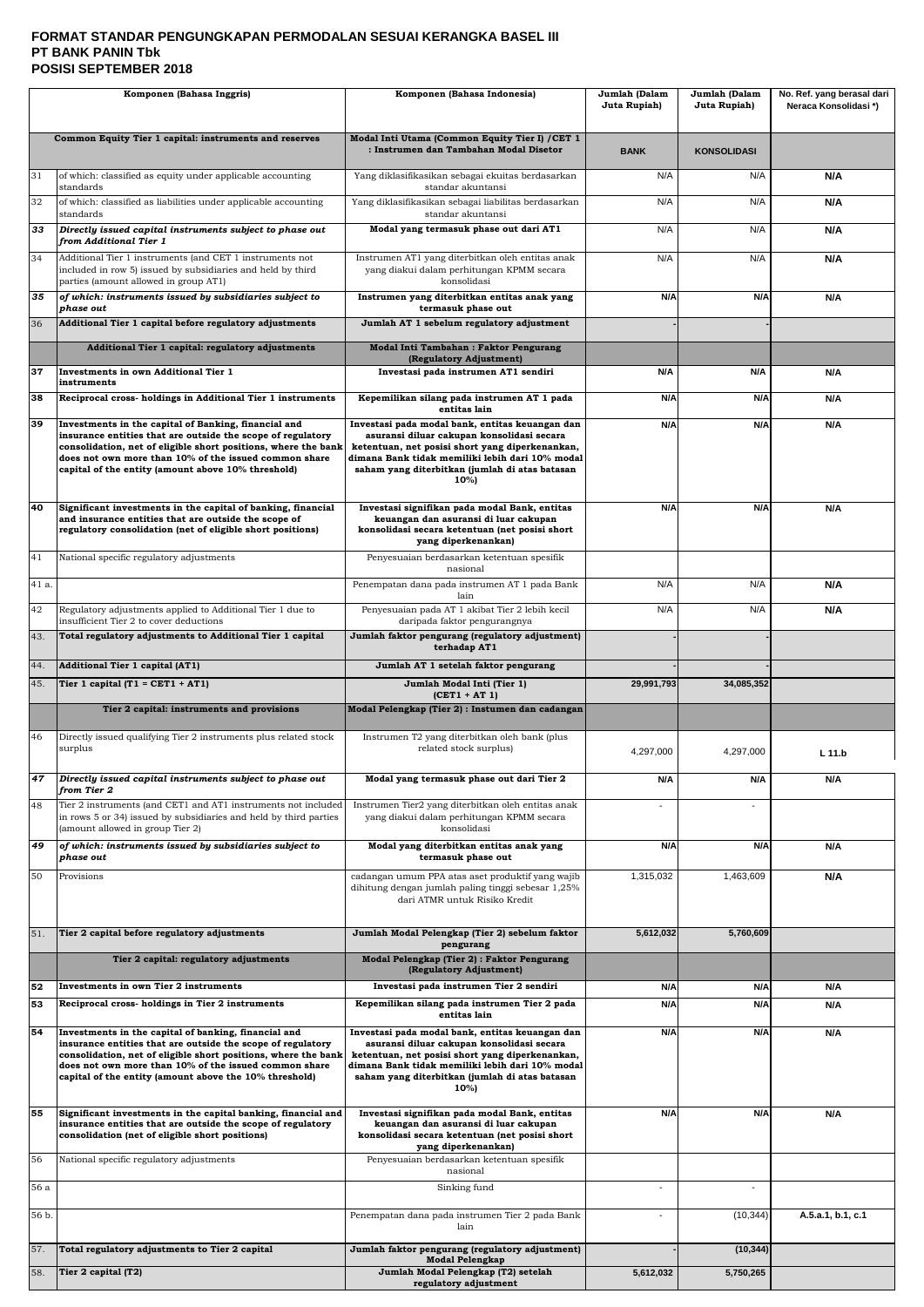#### **FORMAT STANDAR PENGUNGKAPAN PERMODALAN SESUAI KERANGKA BASEL III PT BANK PANIN Tbk POSISI SEPTEMBER 2018**

|           | Komponen (Bahasa Inggris)                                                                                                                                                                                                              | Komponen (Bahasa Indonesia)                                                                                                  | Jumlah (Dalam<br>Juta Rupiah) | Jumlah (Dalam<br>Juta Rupiah) | No. Ref. yang berasal dari<br>Neraca Konsolidasi*) |
|-----------|----------------------------------------------------------------------------------------------------------------------------------------------------------------------------------------------------------------------------------------|------------------------------------------------------------------------------------------------------------------------------|-------------------------------|-------------------------------|----------------------------------------------------|
|           | Common Equity Tier 1 capital: instruments and reserves                                                                                                                                                                                 | Modal Inti Utama (Common Equity Tier I) / CET 1<br>: Instrumen dan Tambahan Modal Disetor                                    | <b>BANK</b>                   | <b>KONSOLIDASI</b>            |                                                    |
| 59.       | Total capital (TC = $T1 + T2$ )                                                                                                                                                                                                        | Total Modal (Modal Inti + Modal Pelengkap)                                                                                   | 35,603,825                    | 39,835,617                    |                                                    |
| 60.       | Total risk weighted assets                                                                                                                                                                                                             | <b>Total Aset Tertimbang Menurut Risiko (ATMR)</b>                                                                           | 154,506,724                   | 171,999,164                   |                                                    |
|           | <b>Capital ratios and buffers</b>                                                                                                                                                                                                      | Rasio Kecukupan Pemenuhan<br>Modal Minimum (KPMM) dan Tambahan Modal<br>(Capital Buffer)                                     |                               |                               |                                                    |
| 61.       | Common Equity Tier 1 (as a percentage of risk weighted assets)                                                                                                                                                                         | Rasio Modal Inti Utama (CET1) - prosentase terhadap<br><b>ATMR</b>                                                           | 19.41%                        | 19.82%                        |                                                    |
| 62.       | Tier 1 (as a percentage of risk weighted assets)                                                                                                                                                                                       | Rasio Modal Inti (Tier 1) - prosentase terhadap ATMR                                                                         | 19.41%                        | 19.82%                        |                                                    |
| 63.       | Total capital (as a percentage of risk weighted assets)                                                                                                                                                                                | Rasio Total Modal - prosentase terhadap ATMR                                                                                 | 23.04%                        | 23.16%                        |                                                    |
| 64.       | Institution specific buffer requirement (minimum CET1<br>requirement plus capital conservation buffer plus countercyclical<br>buffer requirements plus G-SIB buffer requirement, expressed as<br>a percentage of risk weighted assets) | Tambahan modal (buffer) – prosentase terhadap<br><b>AMTR</b>                                                                 |                               |                               |                                                    |
| 65        | of which: capital conservation<br>buffer requirement                                                                                                                                                                                   | Capital Conservation Buffer                                                                                                  | 1.875%                        | 1.875%                        |                                                    |
| 66        | of which: bank specific countercyclical buffer requirement                                                                                                                                                                             | Countercyclical Buffer                                                                                                       | 0.00%                         | 0.00%                         |                                                    |
| 67<br>68. | of which: G-SIB buffer requirement<br>Common Equity Tier 1 available to meet buffers (as a percentage                                                                                                                                  | Capital Surcharge untuk D-SIB<br>Modal Inti Utama (CET 1) yang tersedia untuk                                                | 0.75%<br>13.41%               | 0.75%<br>13.82%               |                                                    |
|           | of risk weighted assets)                                                                                                                                                                                                               | memenuhi Tambahan Modal (Buffer) - prosentase<br>terhadap ATMR                                                               |                               |                               |                                                    |
|           | <b>National minimal</b><br>(if different from<br>Basel 3)                                                                                                                                                                              | <b>National minimal</b><br>(if different from<br><b>Basel 3)</b>                                                             |                               |                               |                                                    |
| 69        | National Common Equity Tier 1 minimum ratio (if different<br>from Basel 3 minimum)                                                                                                                                                     | Rasio terendah CET 1 nasional (jika berbeda<br>dengan Basel 3)                                                               | N/A                           | N/A                           | N/A                                                |
| 70        | National Tier 1 minimum ratio (if different from Basel 3<br>minimum)                                                                                                                                                                   | Rasio terendah Tier 1 nasional (jika berbeda<br>dengan Basel 3)                                                              | N/A                           | N/A                           | N/A                                                |
| 71        | National total capital minimum ratio (if different from Basel<br>3 minimum)                                                                                                                                                            | Rasio terendah total modal nasional (jika berbeda<br>dengan Basel 3)                                                         | N/A                           | N/A                           | N/A                                                |
|           | Amounts below the thresholds for deduction (before risk<br>weighting)                                                                                                                                                                  | Jumlah di bawah batasan pengurangan (sebelum<br>pembobotan risiko)                                                           |                               |                               |                                                    |
| 72        | Non-significant investments in the capital of other<br>financials                                                                                                                                                                      | Investasi non- signifikan pada modal entitas<br>keuangan lain                                                                | N/A                           | N/A                           | N/A                                                |
| 73        | Significant investments in the common stock of financials                                                                                                                                                                              | Investasi signifikan pada saham biasa entitas<br>keuangan                                                                    | N/A                           | N/A                           | N/A                                                |
| 74        | Mortgage servicing rights (net of related tax liability)                                                                                                                                                                               | Mortgage servicing rights (net dari kewajiban<br>pajak)                                                                      | N/A                           | N/A                           | N/A                                                |
| 75        | Deferred tax assets arising from temporary differences (net<br>of related tax liability)                                                                                                                                               | Aset pajak tangguhan yang berasal dari perbedaan<br>temporer (net dari kewajiban pajak)                                      | N/A                           | N/A                           | N/A                                                |
|           | Applicable caps on the inclusion of provisions in Tier 2                                                                                                                                                                               | Cap yang dikenakan untuk provisi pada Tier 2                                                                                 |                               |                               |                                                    |
| 76        | Provisions eligible for inclusion in Tier 2 in respect of<br>exposures subject to standardised approach (prior to<br>application of cap)                                                                                               | Provisi yang dapat diakui sebagai Tier 2 sesuai<br>dengan eksposur berdasarkan pendekatan standar<br>(sebelum dikenakan cap) | N/A                           | N/A                           | N/A                                                |
| 77        | Cap on inclusion of provisions in Tier 2 under standardised<br>approach                                                                                                                                                                | Cap atas provisi yang diakui sebagai Tier 2<br>berdasarkan pendekatan st andar                                               | N/A                           | N/A                           | N/A                                                |
| 78        | Provisions eligible for inclusion in Tier 2 in respect of<br>exposures subject to standardised approach (prior to<br>application of cap)                                                                                               | Provisi yang dapat diakui sebagai Tier 2 sesuai<br>dengan eksposur berdasarkan pendekatan IRB<br>(sebelum dikenakan cap)     | N/A                           | N/A                           | N/A                                                |
| 79        | Cap for inclusion of provisions in Tier 2 under internal<br>ratings- based approach                                                                                                                                                    | Cap atas provisi yang diakui sebagai Tier 2<br>berdasarkan pendekatan IRB                                                    | N/A                           | N/A                           | N/A                                                |
|           | Capital instruments subject to phase-out arrangements (only  Instrumen Modal yang termasuk phase out (hanya<br>applicable between 1 Jan 2018 and 1 Jan 2022)                                                                           | berlaku antara 1 Jan 2018 s.d. 1 Jan 2022)                                                                                   |                               |                               |                                                    |
| 80        | Current cap on CET1 instruments subject to phase out<br>arrangements                                                                                                                                                                   | Cap pada CET 1 yang temasuk phase out                                                                                        | N/A                           | N/A                           | N/A                                                |
| 81        | Amount excluded from CET1 due to cap (excess over cap<br>after redemptions and maturities)                                                                                                                                             | Jumlah yang dikecualikan dari CET1 karena<br>adanya cap (kelebihan di atas cap setelah<br>redemptions dan maturities)        | N/A                           | N/A                           | N/A                                                |
| 82        | Current cap on AT1 instruments subject to phase out<br>arrangements                                                                                                                                                                    | Cap pada AT1 yang temasuk phase out                                                                                          | N/A                           | N/A                           | N/A                                                |
| 83        | Amount excluded from AT1 due to cap (excess over cap after<br>redemptions and maturities)                                                                                                                                              | Jumlah yang dikecualikan dari AT1 karena<br>adanya cap (kelebihan di atas cap setelah<br>redemptions dan maturities)         | N/A                           | N/A                           | N/A                                                |
| 84        | Current cap on T2 instruments subject to phase out<br>arrangements                                                                                                                                                                     | Cap pada Tier2 yang temasuk phase out                                                                                        | N/A                           | N/A                           | N/A                                                |
| 85        | Amount excluded from T2 due to cap (excess over cap after<br>redemptions and maturities)                                                                                                                                               | Jumlah yang dikecualikan dari Tier2 karena<br>adanya cap (kelebihan di atas cap setelah<br>redemptions dan maturities)       | N/A                           | N/A                           | N/A                                                |

Keterangan: A = Aset L = Liabilitas LR = Laba Rugi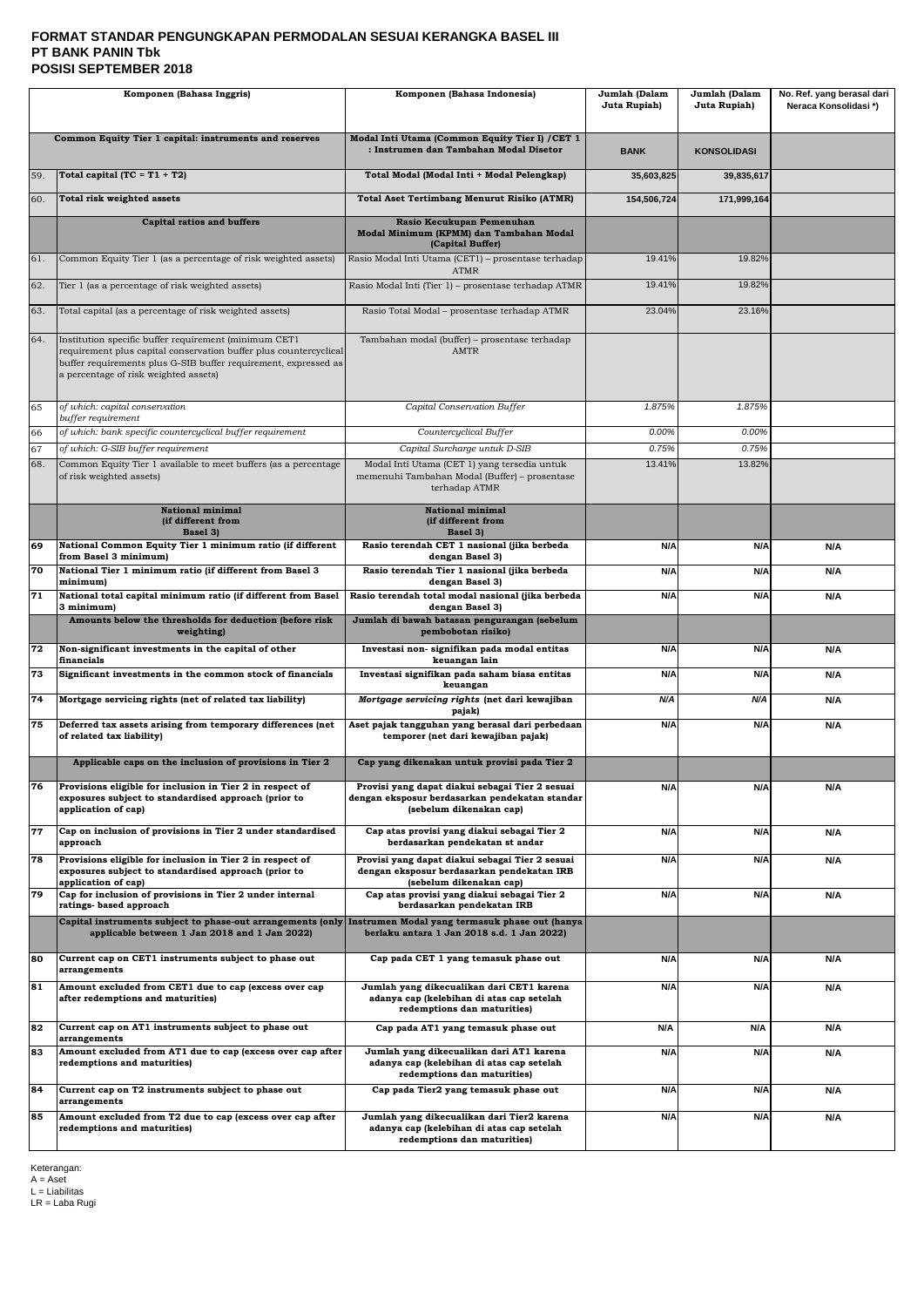### **REKONSILIASI PERMODALAN PT BANK PANIN Tbk POSISI SEPTEMBER 2018**

### **(Dalam Juta Rupiah)**

|     | <b>IPUIUIII VULU INAPIUII</b>                                                    |                  | <b>BANK</b>                                                                                   |              | <b>KONSOLIDASI</b>   |                                                                                           |              |
|-----|----------------------------------------------------------------------------------|------------------|-----------------------------------------------------------------------------------------------|--------------|----------------------|-------------------------------------------------------------------------------------------|--------------|
|     |                                                                                  | Neraca Publikasi | Neraca Konsolidasian dengan<br>cakupan konsolidasi<br>berdasarkan ketentuan kehati-<br>hatian | No Referensi | Neraca Publikasi     | Neraca Konsolidasian dengan<br>cakupan konsolidasi berdasarkan<br>ketentuan kehati-hatian | No Referensi |
| No. | POS-POS                                                                          |                  |                                                                                               |              |                      |                                                                                           |              |
|     |                                                                                  | SEPTEMBER 2018   | SEPTEMBER 2018                                                                                |              | SEPTEMBER 2018       | SEPTEMBER 2018                                                                            |              |
|     | <b>ASET</b>                                                                      |                  |                                                                                               |              |                      |                                                                                           |              |
| 1.  | Kas                                                                              | 951,848          | 951,848                                                                                       |              | 976,073              | 976,073                                                                                   |              |
| 2.  | Penempatan pada Bank Indonesia                                                   | 9,508,778        | 9,508,778                                                                                     |              | 10,369,240           | 10,369,240                                                                                |              |
| 3.  | Penempatan pada bank lain                                                        | 5,454,295        | 5,454,295                                                                                     |              | 5,487,365            | 5,487,365                                                                                 |              |
| 4.  | Tagihan spot dan derivatif                                                       | 28,459           | 28,459                                                                                        |              | 28,459               | 28,459                                                                                    |              |
| 5.  | Surat berharga                                                                   |                  |                                                                                               |              |                      |                                                                                           |              |
|     | a. Diukur pada nilai wajar melalui laporan laba/rugi                             | 1,711,915        |                                                                                               |              | 1,712,482            |                                                                                           |              |
|     | a.1 subordinasi bank                                                             |                  | 1,711,915                                                                                     | A 5.a,1      |                      | 10,344                                                                                    | A 5.a,1      |
|     | a.2 selain subordinasi bank<br>b. Tersedia untuk dijual                          | 2,371,612        |                                                                                               |              | 2,290,870            | 1,702,138                                                                                 |              |
|     | b.1 subordinasi bank                                                             |                  |                                                                                               | A 5.b,1      |                      |                                                                                           | A 5.b,1      |
|     | b.2 selain subordinasi bank                                                      |                  | 2,371,612                                                                                     |              |                      | 2,290,870                                                                                 |              |
|     | c. Dimiliki hingga jatuh tempo                                                   | 8,939,583        |                                                                                               |              | 9,663,086            |                                                                                           |              |
|     | c.1 subordinasi bank                                                             |                  |                                                                                               | A 5.c,1      |                      |                                                                                           | A 5.c,1      |
|     | c.2 selain subordinasi bank                                                      |                  | 8,939,583                                                                                     |              |                      | 9,663,086                                                                                 |              |
|     | d. Pinjaman yang diberikan dan piutang                                           |                  |                                                                                               |              |                      |                                                                                           |              |
| 6.  | Surat berharga yang dijual dengan janji dibeli kembali (repo)                    | $\sim$           |                                                                                               |              |                      |                                                                                           |              |
| 7.  | Tagihan atas surat berharga yang dibeli dengan janji                             |                  |                                                                                               |              |                      |                                                                                           |              |
|     | dijual kembali (reverse repo)                                                    | 11,386,326       | 11,386,326                                                                                    |              | 11,730,819           | 11,730,819                                                                                |              |
| 8.  | Tagihan akseptasi                                                                | 2,653,038        | 2,653,038                                                                                     |              | 2,653,038            | 2,653,038                                                                                 |              |
| 9.  | Kredit                                                                           |                  |                                                                                               |              |                      |                                                                                           |              |
|     | a. Diukur pada nilai wajar melalui laporan laba/rugi<br>b. Tersedia untuk dijual |                  |                                                                                               |              |                      |                                                                                           |              |
|     | c. Dimiliki hingga jatuh tempo                                                   |                  |                                                                                               |              |                      |                                                                                           |              |
|     | d. Pinjaman yang diberikan dan piutang                                           | 132,648,354      | 132,648,354                                                                                   |              | 147,551,337          | 147,551,337                                                                               |              |
| 10. | Pembiayaan syariah                                                               |                  |                                                                                               |              |                      |                                                                                           |              |
| 11. | Penyertaan                                                                       | 2,333,962        |                                                                                               |              | 566,688              |                                                                                           |              |
|     | a. Penyertaan sebagai pengurang Modal                                            |                  | 2,316,047                                                                                     | A 11.a       |                      | 503,073                                                                                   | A 11.a       |
|     | b. Pemyertaan bukan sebagai pengurang Modal                                      |                  | 17,915                                                                                        |              |                      | 63,615                                                                                    |              |
| 12. | Goodwill                                                                         |                  |                                                                                               |              |                      |                                                                                           |              |
| 13. | Cadangan kerugian penurunan nilai aset keuangan -/-                              |                  |                                                                                               |              |                      |                                                                                           |              |
|     | a. Surat berharga                                                                | (57,000)         | (57,000)                                                                                      |              | (80, 500)            | (80, 500)                                                                                 |              |
|     | b. Kredit                                                                        | (3,474,443)      | (3,474,443)                                                                                   |              | (4,043,174)          | (4,043,174)                                                                               |              |
| 14. | c. Lainnya<br>Aset tidak berwujud                                                | (625)<br>279,921 | (625)                                                                                         |              | (63, 016)<br>347,248 | (63,016)                                                                                  |              |
|     | a, Aset tidak berwujud Servicing Mortgage                                        |                  |                                                                                               | A 14.a       |                      |                                                                                           | A 14.a       |
|     | b, Aset tidak berwujud selain Servicing Mortgage                                 |                  | 279,921                                                                                       | A 14.b       |                      | 347,248                                                                                   | A 14.b       |
|     | Akumulasi amortisasi aset tidak berwujud -/-                                     | (221,094)        |                                                                                               |              | (234, 543)           |                                                                                           |              |
|     |                                                                                  |                  |                                                                                               |              |                      |                                                                                           |              |
|     | a, Akumulasi amortisasi aset tidak berwujud Servicing Mortgage                   |                  | $\sim$                                                                                        | A 14.a       |                      | $\blacksquare$                                                                            | A 14.a       |
|     | b, Akumulasi amortisasi aset tidak berwujud selain Servicing                     |                  |                                                                                               | A 14.b       |                      |                                                                                           | A 14.b       |
|     | Mortgage                                                                         |                  | (221,094)                                                                                     |              |                      | (234, 543)                                                                                |              |
| 15. | Aset tetap dan inventaris                                                        | 9,943,337        | 9,943,337                                                                                     |              | 10,311,597           | 10,311,597                                                                                |              |
|     | Akumulasi penyusutan aset tetap dan inventaris -/-                               | (625, 331)       | (625, 331)                                                                                    |              | (699, 181)           | (699, 181)                                                                                |              |
| 16. | Aset non Produktif<br>a. Properti Terbengkalai                                   |                  |                                                                                               |              |                      |                                                                                           |              |
|     |                                                                                  | 181,207          | 181,207                                                                                       |              | 181,207              | 181,207                                                                                   |              |
|     | b. Aset yang diambil alih<br>c. Rekening tunda                                   | 618,526          | 618,526                                                                                       |              | 1,074,990            | 1,074,990                                                                                 |              |
|     | d. Aset antar kantor                                                             |                  |                                                                                               |              |                      |                                                                                           |              |
|     | i. Melakukan kegiatan operasional di Indonesia                                   | 348              | 348                                                                                           |              | 348                  | 348                                                                                       |              |
|     | ii. Melakukan kegiatan operasional di luar Indonesia                             |                  |                                                                                               |              | $\sim$               |                                                                                           |              |
| 17. | Cadangan kerugian penurunan nilai dari aset non keuangan -/-                     |                  |                                                                                               |              |                      |                                                                                           |              |
| 18. | Sewa pembiayaan                                                                  |                  |                                                                                               |              | 1,642,193            | 1,642,193                                                                                 |              |
| 19. | Aset pajak tangguhan                                                             | 449,920          | 449,920                                                                                       |              | 473,532              | 473,532                                                                                   |              |
| 20. | Aset lainnya                                                                     | 1,749,002        | 1,749,002                                                                                     |              | 2,306,412            | 2,306,412                                                                                 |              |
|     | <b>TOTAL ASET</b>                                                                | 186,831,938      | 186,831,938                                                                                   |              | 204,246,570          | 204,246,570                                                                               |              |
|     |                                                                                  |                  |                                                                                               |              |                      |                                                                                           |              |

|            |                                                                            |                          | <b>BANK</b>                                                                         |              |                  | KONSOLIDASI                                                                               |              |
|------------|----------------------------------------------------------------------------|--------------------------|-------------------------------------------------------------------------------------|--------------|------------------|-------------------------------------------------------------------------------------------|--------------|
|            |                                                                            | Neraca Publikasi         | Neraca Konsolidasian dengan<br>cakupan konsolidasi<br>berdasarkan ketentuan kehati- | No Referensi | Neraca Publikasi | Neraca Konsolidasian dengan<br>cakupan konsolidasi berdasarkan<br>ketentuan kehati-hatian | No Referensi |
| No.        | POS-POS                                                                    | SEPTEMBER 2018           | hatian<br>SEPTEMBER 2018                                                            |              | SEPTEMBER 2018   | SEPTEMBER 2018                                                                            |              |
|            | <b>LIABILITAS DAN EKUITAS</b>                                              |                          |                                                                                     |              |                  |                                                                                           |              |
|            |                                                                            |                          |                                                                                     |              |                  |                                                                                           |              |
|            | <b>LIABILITAS</b>                                                          |                          |                                                                                     |              |                  |                                                                                           |              |
| $1.$       | Giro                                                                       | 10,388,152               | 10,388,152                                                                          |              | 10.670.893       | 10,670,893                                                                                |              |
| 2.         | Tabungan                                                                   | 37,671,315               | 37,671,315                                                                          |              | 38,423,160       | 38,423,160                                                                                |              |
| 3.         | Simpanan berjangka                                                         | 81,193,909               | 81,193,909                                                                          |              | 86,128,882       | 86,128,882                                                                                |              |
| 4.         | Dana investasi revenue sharing                                             |                          |                                                                                     |              |                  |                                                                                           |              |
| 5.         | Pinjaman dari Bank Indonesia                                               |                          |                                                                                     |              | $\sim$           |                                                                                           |              |
| 6.         | Pinjaman dari bank lain                                                    | 1,019,768                | 1,019,768                                                                           |              | 1,397,425        | 1,397,425                                                                                 |              |
| 7.         | Liabilitas spot dan derivatif                                              | 27,372                   | 27,372                                                                              |              | 27,372           | 27,372                                                                                    |              |
| 8.         | Utang atas surat berharga yang dijual dengan janji                         |                          |                                                                                     |              |                  |                                                                                           |              |
|            | dibeli kembali (repo)                                                      |                          |                                                                                     |              |                  |                                                                                           |              |
| 9.         | Utang akseptasi                                                            | 2,658,417                | 2,658,417                                                                           |              | 2,658,417        | 2,658,417                                                                                 |              |
| 10.        | Surat berharga yang diterbitkan                                            | 9,590,650                | 9,590,650                                                                           |              | 11,538,884       | 11,538,884                                                                                |              |
| 11.        | Pinjaman yang diterima                                                     | 6,224,580                |                                                                                     |              | 10,450,273       |                                                                                           |              |
|            | a. Pinjaman yang diterima                                                  |                          | 445,734                                                                             |              |                  | 4,671,427                                                                                 |              |
|            | b. Modal pinjaman bank                                                     |                          | 5,802,000                                                                           | $L$ 11.b     |                  | 5,802,000                                                                                 | L 11.b       |
|            | c. Modal pinjaman anak                                                     |                          |                                                                                     |              |                  |                                                                                           | $L$ 11. $c$  |
|            | d. emisi Obligasi                                                          |                          | (23, 154)                                                                           |              |                  | (23, 154)                                                                                 |              |
| 12.        | Setoran jaminan                                                            | 205,943                  | 205,943                                                                             |              | 219,270          | 219,270                                                                                   |              |
| 13.        | Liabilitas antar kantor                                                    |                          |                                                                                     |              |                  |                                                                                           |              |
|            | a. Melakukan kegiatan operasional di Indonesia                             |                          |                                                                                     |              |                  |                                                                                           |              |
|            | b. Melakukan kegiatan operasional di luar Indonesia                        |                          |                                                                                     |              |                  |                                                                                           |              |
| 14.        | Liabilitas pajak tangguhan                                                 |                          |                                                                                     |              |                  |                                                                                           |              |
| 15.        | Liabilitas lainnya                                                         | 3,294,634                | 3,294,634                                                                           |              | 3,772,999        | 3,772,999                                                                                 |              |
| 16.        | Dana investasi profit sharing                                              |                          |                                                                                     |              |                  |                                                                                           |              |
|            | <b>TOTAL LIABILITAS</b>                                                    | 152,274,740              | 152,274,740                                                                         |              | 165,287,575      | 165,287,575                                                                               |              |
|            |                                                                            |                          |                                                                                     |              |                  |                                                                                           |              |
|            | <b>EKUITAS</b>                                                             |                          |                                                                                     |              |                  |                                                                                           |              |
| 17.        | Modal disetor                                                              |                          |                                                                                     |              |                  |                                                                                           |              |
|            | a. Modal dasar                                                             | 9,600,000                | 9,600,000                                                                           |              | 9,600,000        | 9,600,000                                                                                 |              |
|            | b. Modal yang belum disetor -/-                                            | (7, 191, 235)            | (7, 191, 235)                                                                       |              | (7, 191, 235)    | (7, 191, 235)                                                                             |              |
|            | c. Saham yang dibeli kembali (treasury stock) -/-                          | $\overline{\phantom{a}}$ |                                                                                     |              | $\sim$           |                                                                                           |              |
| 18.        | Tambahan modal disetor                                                     |                          |                                                                                     |              |                  |                                                                                           |              |
|            | a. Agio                                                                    | 3,444,330                | 3,444,330                                                                           |              | 3,444,330        | 3,444,330                                                                                 |              |
|            | b. Disagio -/-                                                             |                          |                                                                                     |              | $\sim$           |                                                                                           |              |
|            | c. Modal Sumbangan                                                         |                          |                                                                                     |              |                  |                                                                                           |              |
|            | d. Dana setoran modal                                                      |                          |                                                                                     |              |                  |                                                                                           |              |
|            | e. Lainnya                                                                 |                          |                                                                                     |              | (30, 383)        | (30, 383)                                                                                 |              |
| 19.        | Penghasilan komprehensif lain                                              |                          |                                                                                     |              |                  |                                                                                           |              |
|            | a. Penyesuaian akibat penjabaran laporan keuangan dalam                    |                          |                                                                                     |              |                  |                                                                                           |              |
|            | mata uang asing                                                            |                          |                                                                                     |              |                  | ÷,                                                                                        |              |
|            | b. Keuntungan (kerugian) dari perubahan nilai aset keuangan                |                          |                                                                                     |              |                  |                                                                                           |              |
|            | dalam kelompok tersedia untuk dijual                                       | 88,371                   | 88,371                                                                              |              | 91,048           | 91,048                                                                                    |              |
|            | c. Bagian efektif lindung nilai arus kas                                   |                          |                                                                                     |              |                  |                                                                                           |              |
|            | d. Keuntungan revaluasi aset tetap                                         | 6,765,187                | 6,765,187                                                                           |              | 6,819,438        | 6,819,438                                                                                 |              |
|            | e. Bagian penghasilan komprehensif lain dari entitas asosiasi              |                          |                                                                                     |              | 1,221            | 1,221                                                                                     |              |
|            | f. Pengukuran kembali atas program imbalan pasti                           | (272, 977)               | (272, 977)                                                                          |              | (275, 337)       | (275, 337)                                                                                |              |
|            |                                                                            |                          |                                                                                     |              |                  |                                                                                           |              |
|            | g. Pajak penghasilan terkait dengan penghasilan komprehensif lain          | 46,151                   | 46,151                                                                              |              | 46,070           | 46,070                                                                                    |              |
|            | h. Lainnya                                                                 |                          |                                                                                     |              |                  |                                                                                           |              |
| 20.<br>21. | Selisih kuasi reorganisasi<br>Selisih restrukturisasi entitas sepengendali |                          |                                                                                     |              |                  |                                                                                           |              |
| 22.        | Ekuitas lainnya                                                            |                          |                                                                                     |              |                  |                                                                                           |              |
|            |                                                                            |                          |                                                                                     |              |                  |                                                                                           |              |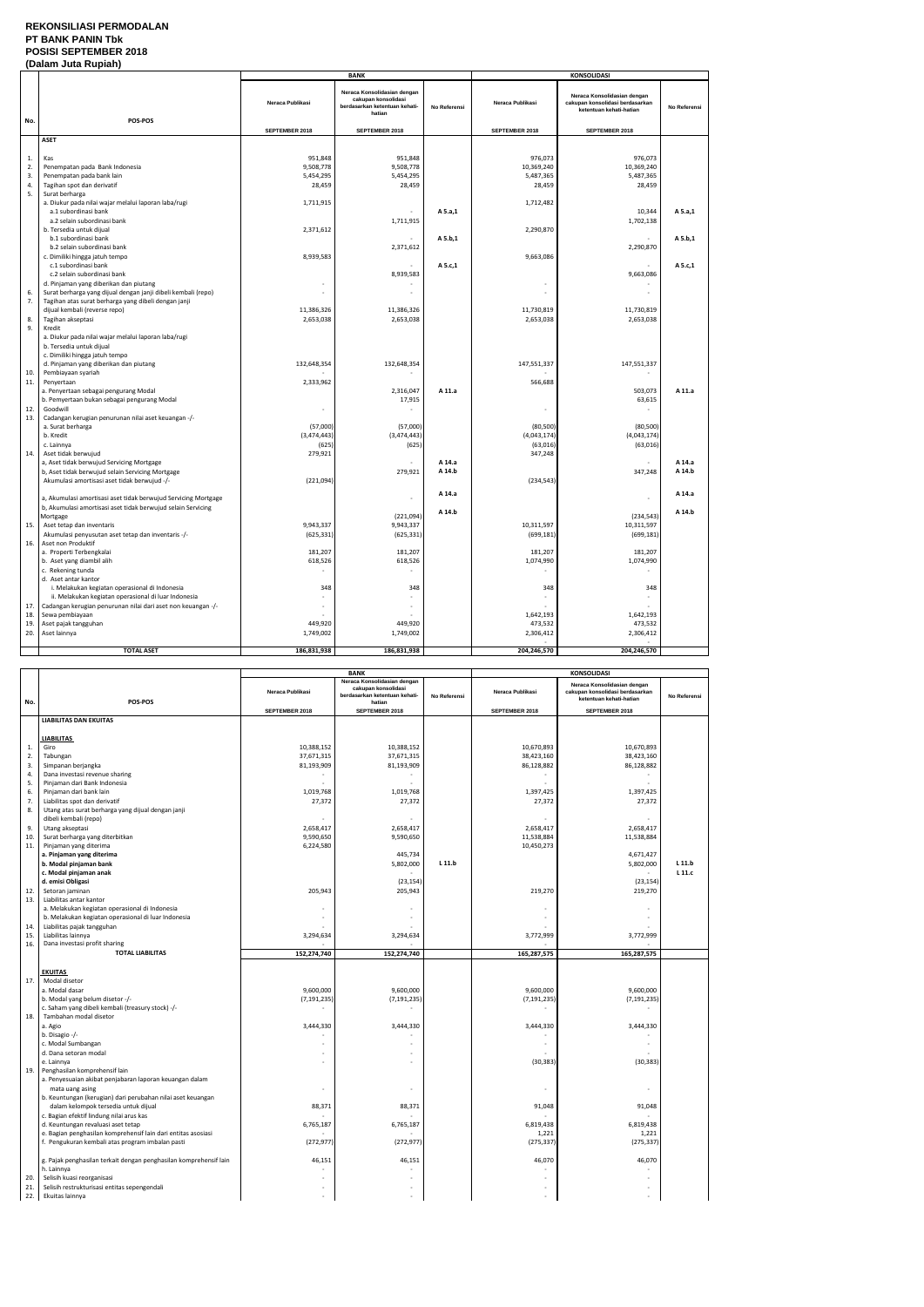#### **REKONSILIASI PERMODALAN PT BANK PANIN Tbk POSISI SEPTEMBER 2018 (Dalam Juta Rupiah)**

|     | (Dalam vula Ruplan)                    |                  |                                                                                               |              |                  |                                                                                           |              |  |
|-----|----------------------------------------|------------------|-----------------------------------------------------------------------------------------------|--------------|------------------|-------------------------------------------------------------------------------------------|--------------|--|
|     |                                        |                  | <b>BANK</b>                                                                                   |              |                  | <b>KONSOLIDASI</b>                                                                        |              |  |
| No. | POS-POS                                | Neraca Publikasi | Neraca Konsolidasian dengan<br>cakupan konsolidasi<br>berdasarkan ketentuan kehati-<br>hatian | No Referensi | Neraca Publikasi | Neraca Konsolidasian dengan<br>cakupan konsolidasi berdasarkan<br>ketentuan kehati-hatian | No Referensi |  |
|     |                                        | SEPTEMBER 2018   | <b>SEPTEMBER 2018</b>                                                                         |              | SEPTEMBER 2018   | SEPTEMBER 2018                                                                            |              |  |
| 23. | Cadangan                               |                  |                                                                                               |              |                  |                                                                                           |              |  |
|     | a. Cadangan umum                       | 19,836,843       | 19,836,843                                                                                    |              | 20,187,867       | 20,187,867                                                                                |              |  |
|     | b. Cadangan tujuan                     | 140,000          | 140,000                                                                                       |              | 140,000          | 140,000                                                                                   |              |  |
|     | 24. Laba rugi                          |                  |                                                                                               |              |                  |                                                                                           |              |  |
|     | a. Tahun-tahun lalu                    |                  |                                                                                               |              | 1,121,080        | 1,121,080                                                                                 |              |  |
|     | b. Tahun berjalan                      | 2,100,528        | 2,100,528                                                                                     |              | 2,109,967        | 2,109,967                                                                                 |              |  |
|     | TOTAL EKUITAS YANG DAPAT DIATRIBUSIKAN |                  |                                                                                               |              |                  |                                                                                           |              |  |
|     | <b>KEPADA PEMILIK</b>                  | 34,557,198       | 34,557,198                                                                                    |              | 36,064,066       | 36,064,066                                                                                |              |  |
|     |                                        |                  |                                                                                               |              |                  |                                                                                           |              |  |
|     | 25. Kepentingan non pengendali         |                  |                                                                                               |              | 2,894,929        |                                                                                           |              |  |
|     | a. Kepentingan non pengendali Bank     |                  |                                                                                               |              |                  | 703,019                                                                                   | L.25.a       |  |
|     | a. Kepentingan non pengendali non Bank |                  |                                                                                               |              |                  | 2,191,910                                                                                 |              |  |
|     | <b>TOTAL EKUITAS</b>                   | 34,557,198       | 34,557,198                                                                                    |              | 38,958,995       | 38,958,995                                                                                |              |  |
|     |                                        |                  |                                                                                               |              |                  |                                                                                           |              |  |
|     | <b>TOTAL LIABILITAS DAN EKUITAS</b>    | 186,831,938      | 186,831,938                                                                                   |              | 204,246,570      | 204,246,570                                                                               |              |  |

|     |                                                                                                                                                                                                                                                                                                                                                                                                                                                                                                                                                       | <b>BANK</b>                                                                                                               |                                                                                                                                                 | <b>KONSOLIDASI</b> |                                                                                                                                    |                                                                                                                                               |              |
|-----|-------------------------------------------------------------------------------------------------------------------------------------------------------------------------------------------------------------------------------------------------------------------------------------------------------------------------------------------------------------------------------------------------------------------------------------------------------------------------------------------------------------------------------------------------------|---------------------------------------------------------------------------------------------------------------------------|-------------------------------------------------------------------------------------------------------------------------------------------------|--------------------|------------------------------------------------------------------------------------------------------------------------------------|-----------------------------------------------------------------------------------------------------------------------------------------------|--------------|
| No. | POS-POS                                                                                                                                                                                                                                                                                                                                                                                                                                                                                                                                               | Neraca Publikasi                                                                                                          | Neraca Konsolidasian dengan<br>cakupan konsolidasi<br>berdasarkan ketentuan kehati-<br>hatian                                                   | No Referensi       | <b>Neraca Publikasi</b>                                                                                                            | Neraca Konsolidasian dengan<br>cakupan konsolidasi berdasarkan<br>ketentuan kehati-hatian                                                     | No Referensi |
|     |                                                                                                                                                                                                                                                                                                                                                                                                                                                                                                                                                       | SEPTEMBER 2018                                                                                                            | SEPTEMBER 2018                                                                                                                                  |                    | SEPTEMBER 2018                                                                                                                     | SEPTEMBER 2018                                                                                                                                |              |
| Ι.  | <b>TAGIHAN KOMITMEN</b>                                                                                                                                                                                                                                                                                                                                                                                                                                                                                                                               |                                                                                                                           |                                                                                                                                                 |                    |                                                                                                                                    |                                                                                                                                               |              |
|     | 1. Fasilitas Pinjaman yang belum ditarik<br>a. Rupiah<br>b. Valuta asing<br>Posisi pembelian spot dan derivatif yang masih berjalan<br>2.<br>3. Lainnya                                                                                                                                                                                                                                                                                                                                                                                               | 6,922,334                                                                                                                 | ÷,<br>6,922,334                                                                                                                                 |                    | 6,922,334                                                                                                                          | $\sim$<br>6,922,334                                                                                                                           |              |
| н.  | <b>KEWAJIBAN KOMITMEN</b>                                                                                                                                                                                                                                                                                                                                                                                                                                                                                                                             |                                                                                                                           |                                                                                                                                                 |                    |                                                                                                                                    |                                                                                                                                               |              |
|     | 1. Fasilitas Kredit Kepada Nasabah yang Belum Ditarik<br>a. BUMN<br>i. committed<br>- Rupiah<br>- Valuta asing<br>ii. Uncommitted<br>- Rupiah<br>- Valuta asing<br>b. Lainnya<br>i. committed<br>ii. Uncommitted<br>2. Fasilitas kredit kepada bank lain yang belum ditarik<br>a. committed<br>i. Rupiah<br>ii. Valuta asing<br>b. uncommitted<br>i. Rupiah<br>ii. Valuta asing<br>3. Irrevocable L/C yang masih berjalan<br>a. L/C luar negeri<br>b. L/C dalam negeri<br>Posisi penjualan spot dan derivatif yang masih berjalan<br>4.<br>5. Lainnya | 1,132,662<br>$\mathbf{1}$<br>260,001<br>4,098,187<br>26,082,015<br>7,871,321<br>21,659<br>881,381<br>612,259<br>6,921,219 | 1,132,662<br>$\mathbf{1}$<br>260,001<br>4,098,187<br>26,082,015<br>7,871,321<br>21,659<br>$\sim$<br>ä,<br>881,381<br>612,259<br>6,921,219<br>÷, |                    | 1,132,662<br>1<br>260,001<br>4,098,187<br>26,002,015<br>7,431,673<br>21,659<br>93,693<br>881,381<br>612,259<br>6,921,219<br>$\sim$ | 1,132,662<br>$\mathbf{1}$<br>260,001<br>4,098,187<br>26,002,015<br>7,431,673<br>21,659<br>93,693<br>881,381<br>612,259<br>6,921,219<br>$\sim$ |              |
|     |                                                                                                                                                                                                                                                                                                                                                                                                                                                                                                                                                       |                                                                                                                           |                                                                                                                                                 |                    |                                                                                                                                    |                                                                                                                                               |              |
| Ш.  | <b>TAGIHAN KONTINJENSI</b><br>1. Garansi yang diterima<br>a. Rupiah<br>b. Valuta Asing<br>2. Pendapatan Bunga dalam Penyelesaian<br>a. Bunga kredit yang diberikan<br>b. Bunga lainnya<br>3. Lainnya                                                                                                                                                                                                                                                                                                                                                  | 919,780                                                                                                                   | ٠<br>ä,<br>919,780<br>÷,                                                                                                                        |                    | 920,572                                                                                                                            | ٠<br>920,572                                                                                                                                  |              |
|     |                                                                                                                                                                                                                                                                                                                                                                                                                                                                                                                                                       |                                                                                                                           |                                                                                                                                                 |                    |                                                                                                                                    |                                                                                                                                               |              |
| IV. | <b>KEWAJIBAN KONTINJENSI</b>                                                                                                                                                                                                                                                                                                                                                                                                                                                                                                                          |                                                                                                                           |                                                                                                                                                 |                    |                                                                                                                                    |                                                                                                                                               |              |
|     | 1. Garansi yang Diterima<br>a. Rupiah<br>b. Valuta Asing<br>2. Lainnya                                                                                                                                                                                                                                                                                                                                                                                                                                                                                | 802,400<br>65,202<br>625,577                                                                                              | 802,400<br>65,202<br>625,577                                                                                                                    |                    | 810,900<br>65,202<br>625,577                                                                                                       | 810,900<br>65,202<br>625,577                                                                                                                  |              |

|     |                                                       |                  | <b>BANK</b>                                                                                   |              |                         | <b>KONSOLIDASI</b>                                                                        |              |
|-----|-------------------------------------------------------|------------------|-----------------------------------------------------------------------------------------------|--------------|-------------------------|-------------------------------------------------------------------------------------------|--------------|
| No. | POS-POS                                               | Neraca Publikasi | Neraca Konsolidasian dengan<br>cakupan konsolidasi<br>berdasarkan ketentuan kehati-<br>hatian | No Referensi | <b>Neraca Publikasi</b> | Neraca Konsolidasian dengan<br>cakupan konsolidasi berdasarkan<br>ketentuan kehati-hatian | No Referensi |
|     |                                                       | SEPTEMBER 2018   | SEPTEMBER 2018                                                                                |              | SEPTEMBER 2018          | SEPTEMBER 2018                                                                            |              |
|     | PENDAPATAN DAN BEBAN OPERASIONAL                      |                  |                                                                                               |              |                         |                                                                                           |              |
|     | A. Pendapatan dan Beban Bunga                         |                  |                                                                                               |              |                         |                                                                                           |              |
|     | 1. Pendapatan Bunga                                   |                  |                                                                                               |              |                         |                                                                                           |              |
|     | a. Rupiah                                             | 10,674,884       | 10,674,884                                                                                    |              | 12,351,854              | 12,351,854                                                                                |              |
|     | b. Valuta Asing                                       | 513,840          | 513,840                                                                                       |              | 515,351                 | 515,351                                                                                   |              |
| 2.  | <b>Beban Bunga</b>                                    |                  |                                                                                               |              |                         |                                                                                           |              |
|     | a. Rupiah                                             | 5,321,986        | 5,321,986                                                                                     |              | 6,047,447               | 6,047,447                                                                                 |              |
|     | b. Valuta Asing                                       | 67,019           | 67,019                                                                                        |              | 67,019                  | 67,019                                                                                    |              |
|     | Pendapatan (Beban) Bunga Bersih                       | 5,799,719        | 5,799,719                                                                                     |              | 6,752,739               | 6,752,739                                                                                 |              |
|     |                                                       |                  |                                                                                               |              |                         |                                                                                           |              |
|     | B. Pendapatan dan Beban Operasional selain Bunga      |                  |                                                                                               |              |                         |                                                                                           |              |
| 1.  | Pendapatan Operasional selain bunga                   | 1,039,802        | 1,039,802                                                                                     |              | 1,513,716               | 1,513,716                                                                                 |              |
|     | a. Peningkatan nilai wajar aset keuangan              |                  |                                                                                               |              |                         |                                                                                           |              |
|     | i. Surat berharga                                     | 2,860            | 2,860                                                                                         |              | 2,860                   | 2,860                                                                                     |              |
|     | ii. Kredit                                            |                  |                                                                                               |              |                         |                                                                                           |              |
|     | iii. Spot dan derivatif                               | 6,699            | 6,699                                                                                         |              | 6,699                   | 6,699                                                                                     |              |
|     | iv. Aset keuangan lainnya                             |                  |                                                                                               |              |                         |                                                                                           |              |
|     | b. Penurunan nilai wajar liabilitas keuangan          |                  |                                                                                               |              |                         |                                                                                           |              |
|     | c. Keuntungan penjualan aset keuangan                 |                  |                                                                                               |              |                         |                                                                                           |              |
|     | i. Surat berharga                                     | 55,870           | 55,870                                                                                        |              | 55,870                  | 55,870                                                                                    |              |
|     | ii. Kredit                                            |                  |                                                                                               |              |                         |                                                                                           |              |
|     | iii. Aset keuangan lainnya                            |                  |                                                                                               |              |                         | $\sim$                                                                                    |              |
|     | d. Keuntungan transaksi spot dan derivatif (realised) | 64,376           | 64,376                                                                                        |              | 64,376                  | 64,376                                                                                    |              |
|     | e. Dividen                                            | 40,914           | 40,914                                                                                        |              | 15,858                  | 15,858                                                                                    |              |
|     | f. Keuntungan dari penyertaan dengan equity method    |                  |                                                                                               |              | 13,619                  | 13,619                                                                                    |              |
|     | g. Komisi/provisi/fee dan administrasi                | 377,028          | 377,028                                                                                       |              | 527,629                 | 527,629                                                                                   |              |
|     | h. Pemulihan atas cadangan kerugian penurunan nilai   | 12,510           | 12,510                                                                                        |              | 243,085                 | 243,085                                                                                   |              |
|     | i. Pendapatan lainnya                                 | 479,545          | 479,545                                                                                       |              | 583,720                 | 583,720                                                                                   |              |
|     |                                                       |                  |                                                                                               |              |                         |                                                                                           |              |
| 2.  | Beban Operasional selain Bunga                        | 4,207,807        | 4,207,807                                                                                     |              | 5,526,997               | 5,526,997                                                                                 |              |
|     | a. Penurunan nilai wajar aset keuangan                |                  |                                                                                               |              |                         |                                                                                           |              |
|     | i. Surat berharga                                     | 129,320          | 129,320                                                                                       |              | 129,929                 | 129,929                                                                                   |              |
|     | ii. Kredit                                            |                  |                                                                                               |              |                         |                                                                                           |              |
|     | iii. Spot dan derivatif                               | 4,370            | 4,370                                                                                         |              | 4,370                   | 4,370                                                                                     |              |
|     | iv. Aset keuangan lainnya                             |                  |                                                                                               |              |                         | $\sim$                                                                                    |              |
|     | b. Peningkatan nilai wajar liabilitas keuangan        |                  | ٠                                                                                             |              |                         | $\overline{\phantom{a}}$                                                                  |              |
|     | c. Kerugian penjualan aset keuangan                   |                  |                                                                                               |              |                         |                                                                                           |              |
|     | i. Surat berharga                                     | 1,012            | 1,012                                                                                         |              | 1,012                   | 1,012                                                                                     |              |
|     | ii. Kredit                                            |                  |                                                                                               |              |                         |                                                                                           |              |
|     | iii. Aset Keuangan Lainnya                            |                  |                                                                                               |              |                         |                                                                                           |              |
|     | d. Kerugian transaksi spot dan derivatif (realised)   | 13,647           | 13,647                                                                                        |              | 13,647                  | 13,647                                                                                    |              |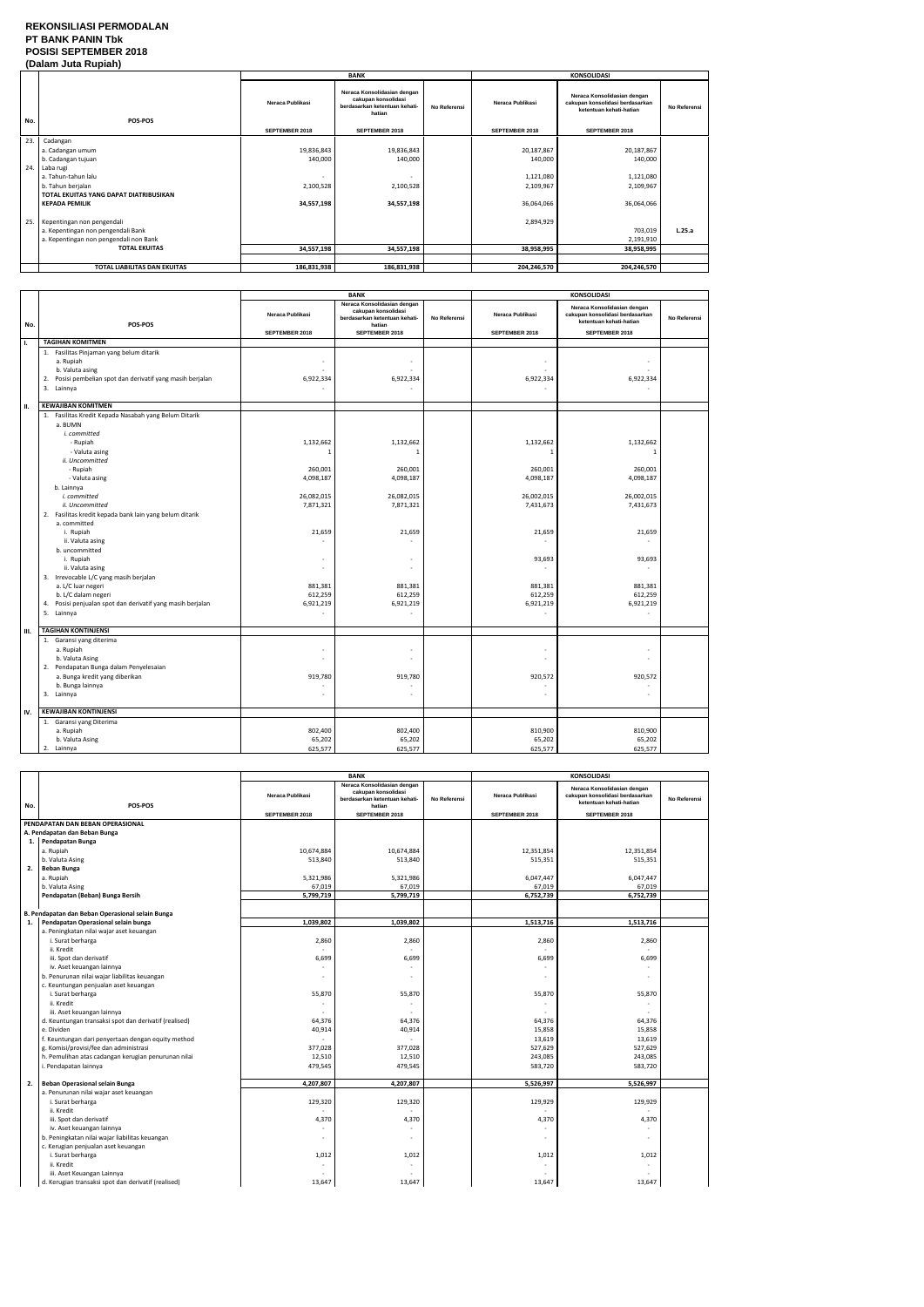#### **REKONSILIASI PERMODALAN PT BANK PANIN Tbk POSISI SEPTEMBER 2018 (Dalam Juta Rupiah)**

|     | (Dalahi Jula Nuplan)                                                                                                                                                                                                                                                                                                                                                                                                                                                                                                                                                                                                         |                          | <b>BANK</b>                                                                                   |              | <b>KONSOLIDASI</b>                        |                                                                                           |              |
|-----|------------------------------------------------------------------------------------------------------------------------------------------------------------------------------------------------------------------------------------------------------------------------------------------------------------------------------------------------------------------------------------------------------------------------------------------------------------------------------------------------------------------------------------------------------------------------------------------------------------------------------|--------------------------|-----------------------------------------------------------------------------------------------|--------------|-------------------------------------------|-------------------------------------------------------------------------------------------|--------------|
|     |                                                                                                                                                                                                                                                                                                                                                                                                                                                                                                                                                                                                                              | Neraca Publikasi         | Neraca Konsolidasian dengan<br>cakupan konsolidasi<br>berdasarkan ketentuan kehati-<br>hatian | No Referensi | Neraca Publikasi                          | Neraca Konsolidasian dengan<br>cakupan konsolidasi berdasarkan<br>ketentuan kehati-hatian | No Referensi |
| No. | POS-POS                                                                                                                                                                                                                                                                                                                                                                                                                                                                                                                                                                                                                      | SEPTEMBER 2018           | SEPTEMBER 2018                                                                                |              | SEPTEMBER 2018                            | SEPTEMBER 2018                                                                            |              |
|     | e. Kerugian penurunan nilai aset keuangan (impairment)                                                                                                                                                                                                                                                                                                                                                                                                                                                                                                                                                                       |                          |                                                                                               |              |                                           |                                                                                           |              |
|     | i. Surat berharga                                                                                                                                                                                                                                                                                                                                                                                                                                                                                                                                                                                                            | 50,750                   | 50,750                                                                                        |              | 74,250                                    | 74,250                                                                                    |              |
|     | ii. Kredit                                                                                                                                                                                                                                                                                                                                                                                                                                                                                                                                                                                                                   | 875,938                  | 875,938                                                                                       |              | 1,470,716                                 | 1,470,716                                                                                 |              |
|     | iii. Pembiayaan syariah                                                                                                                                                                                                                                                                                                                                                                                                                                                                                                                                                                                                      |                          |                                                                                               |              |                                           |                                                                                           |              |
|     | iv. Aset keuangan lainnya<br>f. kerugian terkait risiko operasional                                                                                                                                                                                                                                                                                                                                                                                                                                                                                                                                                          | 520                      | 520                                                                                           |              | 153,868<br>520                            | 153,868<br>520                                                                            |              |
|     | g. Kerugian dari penyertaan dengan equity method                                                                                                                                                                                                                                                                                                                                                                                                                                                                                                                                                                             |                          |                                                                                               |              |                                           |                                                                                           |              |
|     | h. Komisi, provisi/fee dan administratif                                                                                                                                                                                                                                                                                                                                                                                                                                                                                                                                                                                     | 13,221                   | 13,221                                                                                        |              | 13,221                                    | 13,221                                                                                    |              |
|     | i. Kerugian penurunan nilai aset lainnya (non keuangan)                                                                                                                                                                                                                                                                                                                                                                                                                                                                                                                                                                      | 50                       | 50                                                                                            |              | 6,782                                     | 6,782                                                                                     |              |
|     | j. Beban tenaga kerja                                                                                                                                                                                                                                                                                                                                                                                                                                                                                                                                                                                                        | 1,229,636                | 1,229,636                                                                                     |              | 1,542,626                                 | 1,542,626                                                                                 |              |
|     | k. Beban promosi                                                                                                                                                                                                                                                                                                                                                                                                                                                                                                                                                                                                             | 29,121                   | 29,121                                                                                        |              | 43,265                                    | 43,265                                                                                    |              |
|     | I. Beban lainnya                                                                                                                                                                                                                                                                                                                                                                                                                                                                                                                                                                                                             | 1,860,222                | 1,860,222                                                                                     |              | 2,072,791                                 | 2,072,791                                                                                 |              |
|     | Pendapatan (Beban) Operasional selain Bunga Bersih<br>LABA (RUGI) OPERASIONAL                                                                                                                                                                                                                                                                                                                                                                                                                                                                                                                                                | (3, 168, 005)            | (3, 168, 005)<br>2,631,714                                                                    |              | (4,013,281)                               | (4,013,281)                                                                               |              |
|     |                                                                                                                                                                                                                                                                                                                                                                                                                                                                                                                                                                                                                              | 2,631,714                |                                                                                               |              | 2,739,458                                 | 2,739,458                                                                                 |              |
|     | PENDAPATAN DAN BEBAN NON OPERASIONAL                                                                                                                                                                                                                                                                                                                                                                                                                                                                                                                                                                                         |                          |                                                                                               |              |                                           |                                                                                           |              |
| 1.  | Keuntungan (kerugian) penjualan aset tetap dan inventaris                                                                                                                                                                                                                                                                                                                                                                                                                                                                                                                                                                    | 192                      | 192                                                                                           |              | 831                                       | 831                                                                                       |              |
| 2.  | Keuntungan (kerugian) penjabaran transaksi valuta asing                                                                                                                                                                                                                                                                                                                                                                                                                                                                                                                                                                      | 64,341                   | 64,341                                                                                        |              | 70,078                                    | 70,078                                                                                    |              |
| 3.  | Pendapatan (beban) non operasional lainnya                                                                                                                                                                                                                                                                                                                                                                                                                                                                                                                                                                                   | 74,409                   | 74,409                                                                                        |              | 84,252                                    | 84,252                                                                                    |              |
|     |                                                                                                                                                                                                                                                                                                                                                                                                                                                                                                                                                                                                                              |                          |                                                                                               |              |                                           |                                                                                           |              |
|     | LABA (RUGI) NON OPERASIONAL                                                                                                                                                                                                                                                                                                                                                                                                                                                                                                                                                                                                  | 138,942                  | 138,942                                                                                       |              | 155,161                                   | 155,161                                                                                   |              |
|     | LABA (RUGI) TAHUN BERJALAN SEBELUM PAJAK                                                                                                                                                                                                                                                                                                                                                                                                                                                                                                                                                                                     | 2,770,656                | 2,770,656                                                                                     |              | 2,894,619                                 | 2,894,619                                                                                 |              |
|     | Pajak penghasilan                                                                                                                                                                                                                                                                                                                                                                                                                                                                                                                                                                                                            |                          |                                                                                               |              |                                           |                                                                                           |              |
|     | a. Taksiran pajak tahun berjalan                                                                                                                                                                                                                                                                                                                                                                                                                                                                                                                                                                                             | (786, 184)               | (786, 184)                                                                                    |              | (862, 140)                                | (862, 140)                                                                                |              |
|     | b. Pendapatan (beban) pajak tangguhan                                                                                                                                                                                                                                                                                                                                                                                                                                                                                                                                                                                        | 116,056                  | 116,056                                                                                       |              | 121,543                                   | 121,543                                                                                   |              |
|     |                                                                                                                                                                                                                                                                                                                                                                                                                                                                                                                                                                                                                              |                          |                                                                                               |              |                                           |                                                                                           |              |
|     | LABA (RUGI) TAHUN BERJALAN SETELAH PAJAK BERSIH                                                                                                                                                                                                                                                                                                                                                                                                                                                                                                                                                                              | 2,100,528                | 2,100,528                                                                                     |              | 2,154,022                                 | 2,154,022                                                                                 |              |
|     | 1. Pos-pos yang tidak akan direklasifikasi ke laba rugi<br>a. Keuntungan revaluasi aset tetap<br>b. Pengukuran kembali atas program imbalan pasti<br>c. Bagian penghasilan komprehensif lain dari entitas asosiasi<br>d. Lainnya<br>e. Pajak penghasilan terkait pos-pos yang tidak akan direklasifikasi<br>ke laba rugi<br>2. Pos-pos yang akan direklasifikasi ke laba rugi<br>a. Penyesuaian akibat penjabaran laporan keuangan dalam mata<br>uang asing<br>b. Keuntungan (kerugian) dari perubahan nilai aset keuangan<br>dalam kelompok tersedia untuk dijual<br>c. Bagian efektif lindung nilai arus kas<br>d. Lainnya | (35, 469)                | (35, 469)                                                                                     |              | (878)<br>66<br>$\sim$<br>219<br>(35, 285) | (878)<br>66<br>$\sim$<br>219<br>$\overline{\phantom{a}}$<br>(35, 285)                     |              |
|     | e. Pajak penghasilan terkait pos-pos yang akan direklasifikasi ke                                                                                                                                                                                                                                                                                                                                                                                                                                                                                                                                                            | 8,867                    | 8,867                                                                                         |              | 8,821                                     | 8,821                                                                                     |              |
|     | laba rugi<br>PENGHASILAN KOMPREHENSIF LAIN TAHUN BERJALAN SETELAH                                                                                                                                                                                                                                                                                                                                                                                                                                                                                                                                                            |                          |                                                                                               |              |                                           |                                                                                           |              |
|     | PAJAK                                                                                                                                                                                                                                                                                                                                                                                                                                                                                                                                                                                                                        | (26, 602)                | (26, 602)                                                                                     |              | (27, 057)                                 | (27, 057)                                                                                 |              |
|     | TOTAL LABA (RUGI) KOMPREHENSIF TAHUN BERJALAN                                                                                                                                                                                                                                                                                                                                                                                                                                                                                                                                                                                | 2,073,926                | 2,073,926                                                                                     |              | 2,126,965                                 | 2,126,965                                                                                 |              |
|     |                                                                                                                                                                                                                                                                                                                                                                                                                                                                                                                                                                                                                              |                          |                                                                                               |              |                                           |                                                                                           |              |
|     | Laba (Rugi) Bersih Tahun Berjalan yang dapat diatribusikan kepada:<br>PEMILIK<br><b>KEPENTINGAN NON PENGENDALI</b><br>TOTAL LABA (RUGI) BERSIH TAHUN BERJALAN                                                                                                                                                                                                                                                                                                                                                                                                                                                                | 2,100,528                | 2,100,528                                                                                     |              | 2,109,967<br>44,055<br>2,154,022          | 2,109,967<br>44,055                                                                       |              |
|     |                                                                                                                                                                                                                                                                                                                                                                                                                                                                                                                                                                                                                              | 2,100,528                | 2,100,528                                                                                     |              |                                           | 2,154,022                                                                                 |              |
|     | Total Laba (Rugi) Komprehensif Tahun Berjalan yang dapat<br>diatribusikan kepada:<br>PEMILIK<br>KEPENTINGAN NON PENGENDALI<br>TOTAL LABA (RUGI) KOMPREHENSIF TAHUN BERJALAN                                                                                                                                                                                                                                                                                                                                                                                                                                                  | 2,073,926<br>2,073,926   | 2,073,926<br>2,073,926                                                                        |              | 2,083,986<br>42,979<br>2,126,965          | 2,083,986<br>42,979<br>2,126,965                                                          |              |
|     |                                                                                                                                                                                                                                                                                                                                                                                                                                                                                                                                                                                                                              |                          |                                                                                               |              |                                           |                                                                                           |              |
|     | TRANSFER LABA (RUGI) KE KANTOR PUSAT                                                                                                                                                                                                                                                                                                                                                                                                                                                                                                                                                                                         |                          |                                                                                               |              |                                           | $\overline{a}$                                                                            |              |
|     | <b>DIVIDEN</b>                                                                                                                                                                                                                                                                                                                                                                                                                                                                                                                                                                                                               | $\overline{\phantom{a}}$ | $\overline{\phantom{a}}$                                                                      |              |                                           | $\overline{\phantom{a}}$                                                                  |              |
|     | LABA BERSIH PER SAHAM                                                                                                                                                                                                                                                                                                                                                                                                                                                                                                                                                                                                        | 87.20                    | 87.20                                                                                         |              | 87.60                                     | 87.60                                                                                     |              |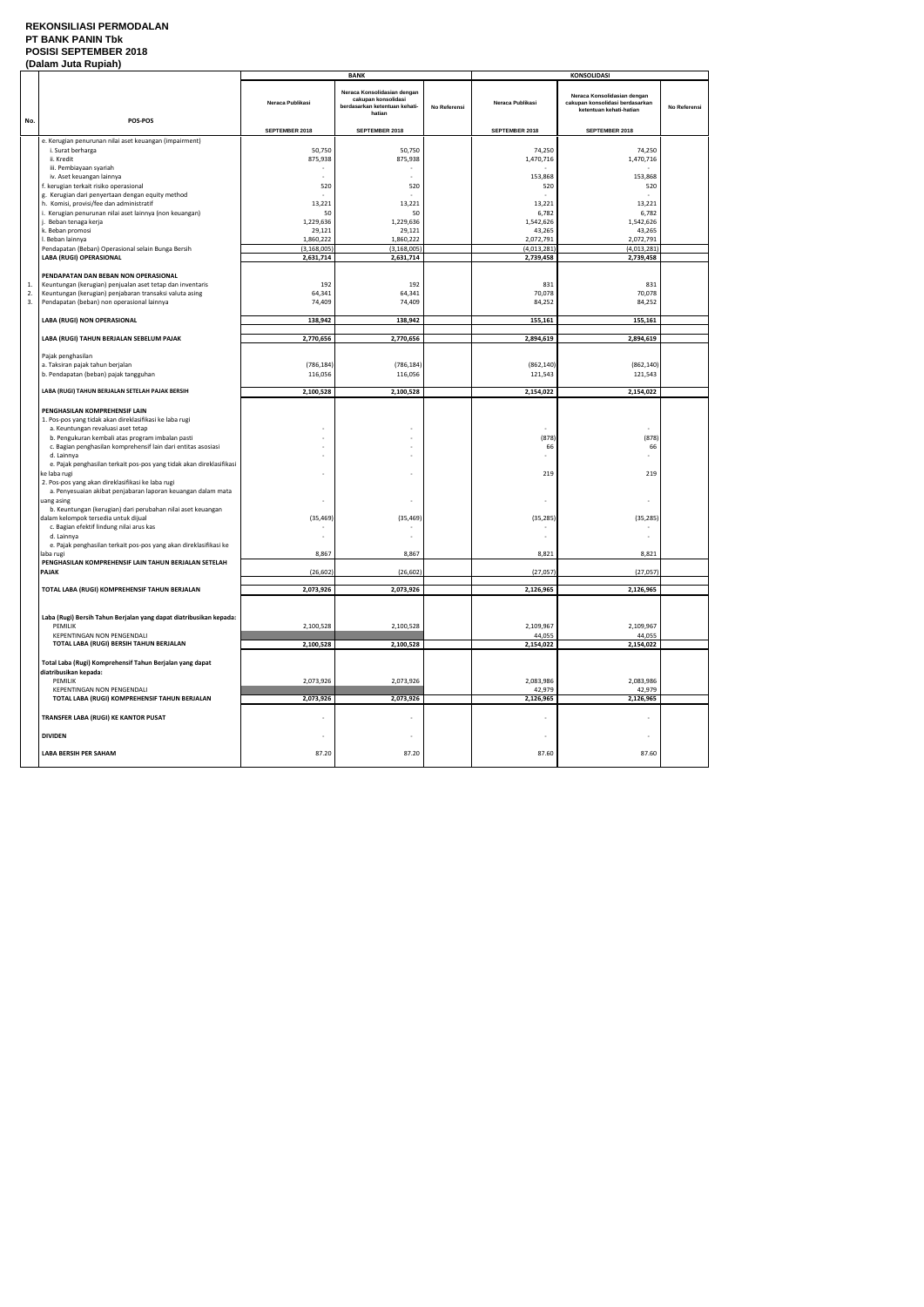| Saham           |                                                                                      |                               |  |  |  |
|-----------------|--------------------------------------------------------------------------------------|-------------------------------|--|--|--|
| <b>No</b>       | Pertanyaan                                                                           | Jawaban                       |  |  |  |
| 1               | Penerbit                                                                             | PT Bank Panin Tbk.            |  |  |  |
| $\overline{2}$  | Nomor identifikasi                                                                   | 1 sd 24.087.645.998           |  |  |  |
| 3               | Hukum yang digunakan                                                                 | Hukum Indonesia               |  |  |  |
|                 | Perlakuan instrumen berdasarkan ketentuan KPMM                                       |                               |  |  |  |
| 4               | Pada saat masa transisi                                                              | N/A                           |  |  |  |
| 5               | Setelah masa transisi                                                                | CET1                          |  |  |  |
| 6               | Apakah instrumen eligible untuk Solo/Group atau Group dan Solo                       | Grup, Solo                    |  |  |  |
| $\overline{7}$  | Jenis instrumen                                                                      | Saham Biasa                   |  |  |  |
| 8               | Jumlah yang diakui dalam perhitungan KPMM                                            | 2,408,765                     |  |  |  |
| 9               | Nilai Par dari instrumen                                                             | 2,408,765                     |  |  |  |
| $\overline{10}$ | Klasifikasi akuntansi                                                                | Ekuitas                       |  |  |  |
| 11              | Tanggal penerbitan                                                                   | 29/12/1982                    |  |  |  |
| 12              | Tidak ada jatuh tempo (perpetual) atau dengan jatuh tempo                            | Perpetual                     |  |  |  |
| 13              | Tanggal jatuh tempo                                                                  | Tidak ada tanggal jatuh tempo |  |  |  |
| $\overline{14}$ | Eksekusi Call Option atas persetujuan pengawas Bank                                  | Tidak                         |  |  |  |
| 15              | Tanggal call option, jumlah penarikan dan persyaratan call option lainnya (bila ada) | N/A                           |  |  |  |
| 16              | Subsequent call option                                                               | N/A                           |  |  |  |
|                 | Kupon/deviden                                                                        |                               |  |  |  |
| 17              | Fixed atau floating                                                                  | Floating                      |  |  |  |
| 18              | Tingkat dari kupon rate atau index lain yang menjadi acuan                           | N/A                           |  |  |  |
| $\overline{19}$ | Ada atau tidaknya dividend stopper                                                   | Tidak                         |  |  |  |
| 20              | Fully discretionary; partial or mandatory                                            | <b>FD</b>                     |  |  |  |
| $\overline{21}$ | Apakah terdapat fitur step up atau insentif lain                                     | Tidak                         |  |  |  |
| 22              | Noncumulative atau cumulative                                                        | Noncumulative                 |  |  |  |
| $\overline{23}$ | Convertible atau non-convertible                                                     | Non Convertible               |  |  |  |
| $\overline{24}$ | Jika convertible, sebutkan trigger point-nya                                         | N/A                           |  |  |  |
| 25              | Jika convertible, apakah seluruh atau sebagian                                       | N/A                           |  |  |  |
| 26              | Jika dikonversi, bagaimana rate konversinya                                          | N/A                           |  |  |  |
| 27              | Jika dikonversi, apakah mandatory atau optional                                      | N/A                           |  |  |  |
| $\overline{28}$ | Jika dikonversi, sebutkan jenis instrumen konversinya                                | N/A                           |  |  |  |
| 29              | Jika dikonversi, sebutkan issuer of instrument it converts into                      | N/A                           |  |  |  |
| $\overline{30}$ | Fitur Write-down                                                                     | Tidak                         |  |  |  |
| 31              | Jika terjadi write-down, sebutkan trigger-nya                                        | N/A                           |  |  |  |
| $\overline{32}$ | Jika terjadi write-down, apakah penuh atau sebagian                                  | N/A                           |  |  |  |
| $\overline{33}$ | Jika terjadi write-down, permanent atau temporer                                     | N/A                           |  |  |  |
| $\overline{34}$ | Jika terjadi write down temporer, jelaskan mekanisme write-up                        | N/A                           |  |  |  |
| 35              | Hierarki instrumen pada saat likuidasi                                               | Urutan terakhir (Junior)      |  |  |  |
| 36              | Apakah terdapat fitur yang non-complaint                                             | Tidak                         |  |  |  |
| $\overline{37}$ | Jika Ya, jelaskan fitur yang non-complaint                                           | N/A                           |  |  |  |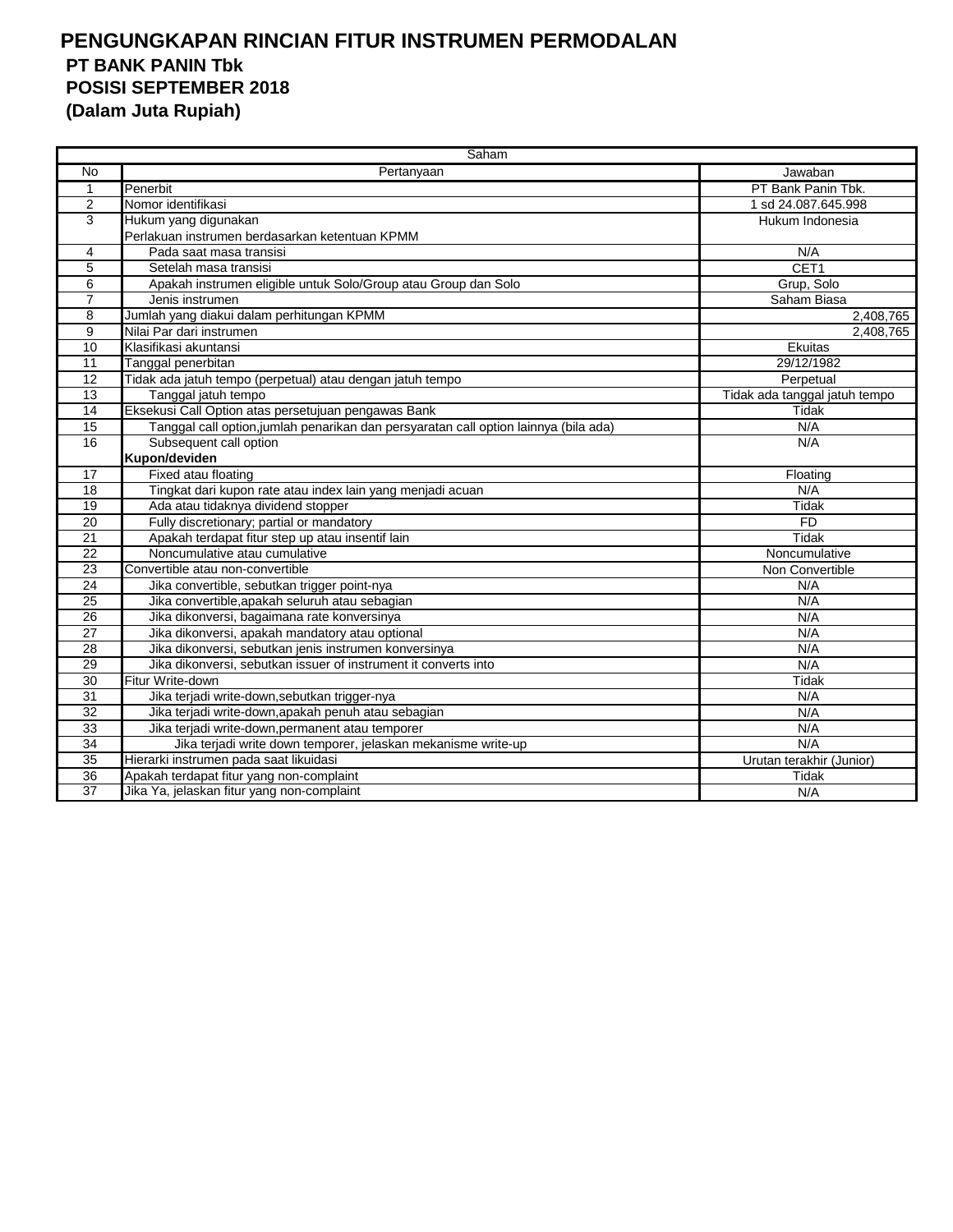|                 | Obligasi Subordinasi Berkelanjutan I                                                 |                            |
|-----------------|--------------------------------------------------------------------------------------|----------------------------|
| No              | Pertanyaan                                                                           | Jawaban                    |
| $\mathbf{1}$    | Penerbit                                                                             | PT Bank Panin Tbk.         |
| $\overline{2}$  | Nomor identifikasi                                                                   | IDA000056105               |
| 3               | Hukum yang digunakan                                                                 | Hukum Indonesia            |
|                 | Perlakuan instrumen berdasarkan ketentuan KPMM                                       |                            |
| 4               | Pada saat masa transisi                                                              | N/A                        |
| $\overline{5}$  | Setelah masa transisi                                                                | $\overline{12}$            |
| 6               | Apakah instrumen eligible untuk Solo/Group atau Group dan Solo                       | Group, Solo                |
| $\overline{7}$  | Jenis instrumen                                                                      | Surat berharga subordinasi |
| 8               | Jumlah yang diakui dalam perhitungan KPMM                                            | 500,000                    |
| 9               | Nilai Par dari instrumen                                                             | 2,000,000                  |
| 10              | Klasifikasi akuntansi                                                                | Ekuitas                    |
| 11              | Tanggal penerbitan                                                                   | 20/12/2012                 |
| 12              | Tidak ada jatuh tempo (perpetual) atau dengan jatuh tempo                            | Dengan Jatuh Tempo         |
| 13              | Tanggal jatuh tempo                                                                  | 20/12/2019                 |
| 14              | Eksekusi Call Option atas persetujuan pengawas Bank                                  | Tidak                      |
| 15              | Tanggal call option, jumlah penarikan dan persyaratan call option lainnya (bila ada) | N/A                        |
| 16              | Subsequent call option                                                               | N/A                        |
|                 | Kupon/deviden                                                                        |                            |
| 17              | Fixed atau floating                                                                  | Fixed                      |
| 18              | Tingkat dari kupon rate atau index lain yang menjadi acuan                           | 9,40%                      |
| 19              | Ada atau tidaknya dividend stopper                                                   | <b>Tidak</b>               |
| $\overline{20}$ | Fully discretionary; partial or mandatory                                            | Mandatory                  |
| 21              | Apakah terdapat fitur step up atau insentif lain                                     | <b>Tidak</b>               |
| $\overline{22}$ | Noncumulative atau cumulative                                                        | Cumulative                 |
| 23              | Convertible atau non-convertible                                                     | Tidak                      |
| 24              | Jika convertible, sebutkan trigger point-nya                                         | N/A                        |
| 25              | Jika convertible, apakah seluruh atau sebagian                                       | N/A                        |
| 26              | Jika dikonversi, bagaimana rate konversinya                                          | N/A                        |
| $\overline{27}$ | Jika dikonversi, apakah mandatory atau optional                                      | N/A                        |
| 28              | Jika dikonversi, sebutkan jenis instrumen konversinya                                | N/A                        |
| 29              | Jika dikonversi, sebutkan issuer of instrument it converts into                      | N/A                        |
| 30              | Fitur Write-down                                                                     | <b>Tidak</b>               |
| 31              | Jika terjadi write-down, sebutkan trigger-nya                                        | N/A                        |
| $\overline{32}$ | Jika terjadi write-down, apakah penuh atau sebagian                                  | N/A                        |
| 33              | Jika terjadi write-down, permanent atau temporer                                     | N/A                        |
| 34              | Jika terjadi write down temporer, jelaskan mekanisme write-up                        | N/A                        |
| 35              | Hierarki instrumen pada saat likuidasi                                               | Junior/Subordinasi         |
| 36              | Apakah terdapat fitur yang non-complaint                                             | Tidak                      |
| 37              | Jika Ya, jelaskan fitur yang non-complaint                                           | N/A                        |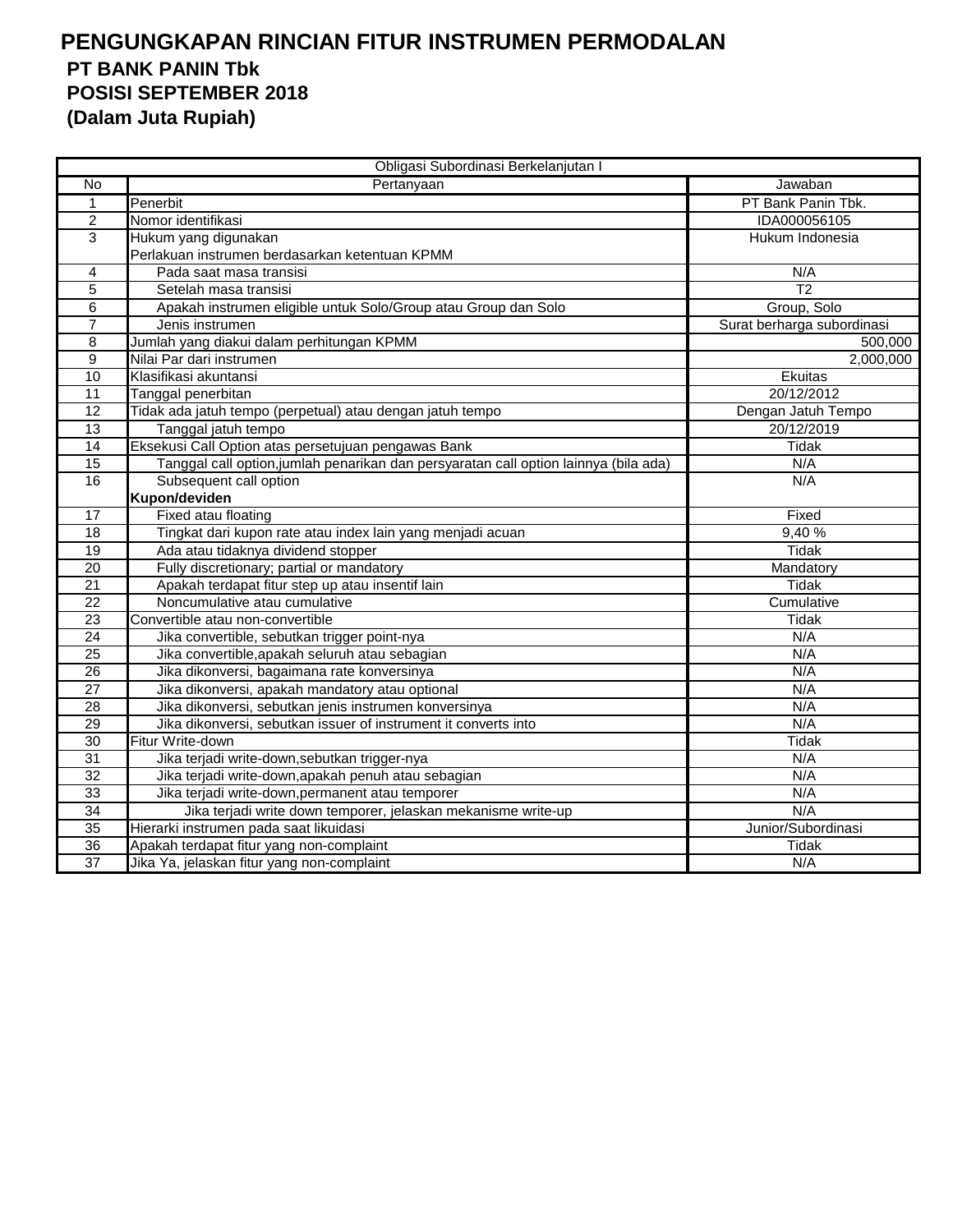|                 | Obligasi Subordinasi Berkelanjutan II tahap I                                        |                                              |
|-----------------|--------------------------------------------------------------------------------------|----------------------------------------------|
| No              | Pertanyaan                                                                           | Jawaban                                      |
| -1              | Penerbit                                                                             | PT Bank Panin Tbk.                           |
| 2               | Nomor identifikasi                                                                   | IDA000074009                                 |
| 3               | Hukum yang digunakan                                                                 | Hukum Indonesia                              |
|                 | Perlakuan instrumen berdasarkan ketentuan KPMM                                       |                                              |
| 4               | Pada saat masa transisi                                                              | N/A                                          |
| 5               | Setelah masa transisi                                                                | $\overline{12}$                              |
| 6               | Apakah instrumen eligible untuk Solo/Group atau Group dan Solo                       | Group, Solo                                  |
| 7               | Jenis instrumen                                                                      | Surat berharga subordinasi                   |
| 8               | Jumlah yang diakui dalam perhitungan KPMM                                            | 95,000                                       |
| 9               | Nilai Par dari instrumen                                                             | 100,000                                      |
| 10              | Klasifikasi akuntansi                                                                | Ekuitas                                      |
| 11              | Tanggal penerbitan                                                                   | 28/06/2016                                   |
| 12              | Tidak ada jatuh tempo (perpetual) atau dengan jatuh tempo                            | Dengan Jatuh Tempo                           |
| 13              | Tanggal jatuh tempo                                                                  | 28/06/2023                                   |
| 14              | Eksekusi Call Option atas persetujuan pengawas Bank                                  | Tidak                                        |
| 15              | Tanggal call option, jumlah penarikan dan persyaratan call option lainnya (bila ada) | N/A                                          |
| 16              | Subsequent call option                                                               | N/A                                          |
|                 | Kupon/deviden                                                                        |                                              |
| 17              | Fixed atau floating                                                                  | Fixed                                        |
| $\overline{18}$ | Tingkat dari kupon rate atau index lain yang menjadi acuan                           | 9,60%                                        |
| 19              | Ada atau tidaknya dividend stopper                                                   | Tidak                                        |
| $\overline{20}$ | Fully discretionary; partial or mandatory                                            | Mandatory                                    |
| $\overline{21}$ | Apakah terdapat fitur step up atau insentif lain                                     | Tidak                                        |
| $\overline{22}$ | Noncumulative atau cumulative                                                        | Cumulative                                   |
| 23              | Convertible atau non-convertible                                                     | Convertible                                  |
| 24              | Jika convertible, sebutkan trigger point-nya                                         | Jika KPMM Bank dibawah nilai minimum dan OJK |
|                 |                                                                                      | Menetapkan Bahwa Perseroan Berpotensi        |
|                 |                                                                                      | Terganggu Kelangsungan Usahanya (Point Of    |
|                 |                                                                                      | Non-Viability) Sesuai Dengan Pasal 19.1.C    |
|                 |                                                                                      | Peraturan OJK No. 11/POJK.03/2016 Tanggal 29 |
|                 |                                                                                      | Januari 2016                                 |
| 25              | Jika convertible, apakah seluruh atau sebagian                                       | Kemungkinan dikonversi secara penuh atau     |
| 26              | Jika dikonversi, bagaimana rate konversinya                                          | Sesuai Prospektus, rate tersebut belum       |
| 27              | Jika dikonversi, apakah mandatory atau optional                                      | Mandatory                                    |
| 28              | Jika dikonversi, sebutkan jenis instrumen konversinya                                | CET1                                         |
| 29              | Jika dikonversi, sebutkan issuer of instrument it converts into                      | PT Bank Panin Tbk.                           |
| 30              | Fitur Write-down                                                                     | Ya                                           |
| 31              | Jika terjadi write-down, sebutkan trigger-nya                                        | Jika KPMM Bank dibawah nilai minimum dan OJK |
|                 |                                                                                      | Menetapkan Bahwa Perseroan Berpotensi        |
|                 |                                                                                      | Terganggu Kelangsungan Usahanya (Point Of    |
|                 |                                                                                      | Non-Viability) Sesuai Dengan Pasal 19.1.C    |
|                 |                                                                                      | Peraturan OJK No. 11/POJK.03/2016 Tanggal 29 |
|                 |                                                                                      | Januari 2016                                 |
| 32              | Jika terjadi write-down, apakah penuh atau sebagian                                  | Kemungkinan di write down sebagian           |
| 33              | Jika terjadi write-down, permanent atau temporer                                     | Permanen                                     |
| 34              | Jika terjadi write down temporer, jelaskan mekanisme write-up                        | N/A                                          |
| 35              | Hierarki instrumen pada saat likuidasi                                               | Junior/Subordinasi                           |
| 36              | Apakah terdapat fitur yang non-complaint                                             | Tidak                                        |
| $\overline{37}$ | Jika Ya, jelaskan fitur yang non-complaint                                           | N/A                                          |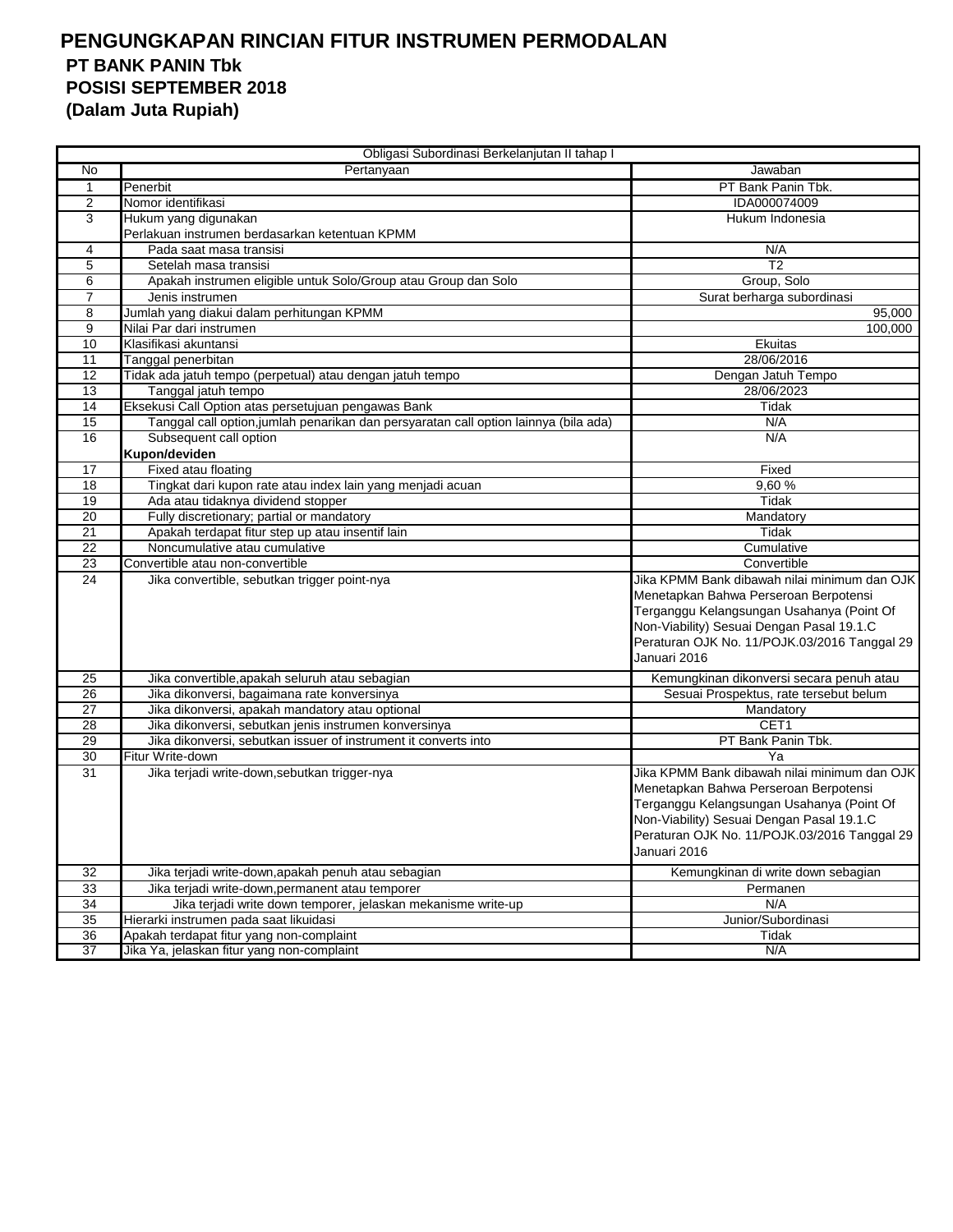| Obligasi Subordinasi Berkelanjutan II Tahap II |                                                                                      |                                                                                                                 |
|------------------------------------------------|--------------------------------------------------------------------------------------|-----------------------------------------------------------------------------------------------------------------|
| No                                             | Pertanyaan                                                                           | Jawaban                                                                                                         |
| 1                                              | Penerbit                                                                             | PT Bank Panin Tbk.                                                                                              |
| $\overline{2}$                                 | Nomor identifikasi                                                                   | IDA000079701                                                                                                    |
| 3                                              | Hukum yang digunakan                                                                 | Hukum Indonesia                                                                                                 |
|                                                | Perlakuan instrumen berdasarkan ketentuan KPMM                                       |                                                                                                                 |
| 4                                              | Pada saat masa transisi                                                              | N/A                                                                                                             |
| $\overline{5}$                                 | Setelah masa transisi                                                                | $\overline{12}$                                                                                                 |
| 6                                              | Apakah instrumen eligible untuk Solo/Group atau Group dan Solo                       | Group, Solo                                                                                                     |
| $\overline{7}$                                 | Jenis instrumen                                                                      | Surat berharga subordinasi                                                                                      |
| 8                                              | Jumlah yang diakui dalam perhitungan KPMM                                            | 2,400,000                                                                                                       |
| 9                                              | Nilai Par dari instrumen                                                             | 2,400,000                                                                                                       |
| 10                                             | Klasifikasi akuntansi                                                                | Ekuitas                                                                                                         |
| 11                                             | Tanggal penerbitan                                                                   | 17/03/2017                                                                                                      |
| 12                                             | Tidak ada jatuh tempo (perpetual) atau dengan jatuh tempo                            | Dengan Jatuh Tempo                                                                                              |
| 13                                             | Tanggal jatuh tempo                                                                  | 17/03/2024                                                                                                      |
| 14                                             | Eksekusi Call Option atas persetujuan pengawas Bank                                  | Tidak                                                                                                           |
| 15                                             | Tanggal call option, jumlah penarikan dan persyaratan call option lainnya (bila ada) | N/A                                                                                                             |
| 16                                             | Subsequent call option                                                               | N/A                                                                                                             |
|                                                | Kupon/deviden                                                                        |                                                                                                                 |
| 17                                             | Fixed atau floating                                                                  | Fixed                                                                                                           |
| 18                                             | Tingkat dari kupon rate atau index lain yang menjadi acuan                           | 10,25 %                                                                                                         |
| 19                                             | Ada atau tidaknya dividend stopper                                                   | Tidak                                                                                                           |
| $\overline{20}$                                | Fully discretionary; partial or mandatory                                            | Mandatory                                                                                                       |
| 21                                             | Apakah terdapat fitur step up atau insentif lain                                     | Tidak                                                                                                           |
| $\overline{22}$                                | Noncumulative atau cumulative                                                        | Cumulative                                                                                                      |
| 23                                             | Convertible atau non-convertible                                                     | Non-Convertible                                                                                                 |
| 24                                             | Jika convertible, sebutkan trigger point-nya                                         | N/A                                                                                                             |
| 25                                             | Jika convertible, apakah seluruh atau sebagian                                       | N/A                                                                                                             |
|                                                |                                                                                      |                                                                                                                 |
| 26                                             | Jika dikonversi, bagaimana rate konversinya                                          | N/A                                                                                                             |
| 27                                             | Jika dikonversi, apakah mandatory atau optional                                      | N/A                                                                                                             |
| 28                                             | Jika dikonversi, sebutkan jenis instrumen konversinya                                | N/A                                                                                                             |
| 29                                             | Jika dikonversi, sebutkan issuer of instrument it converts into                      | N/A                                                                                                             |
| 30                                             | Fitur Write-down                                                                     | Ya                                                                                                              |
| 31                                             | Jika terjadi write-down, sebutkan trigger-nya                                        | Jika KPMM Bank dibawah nilai minimum dan<br>OJK Menetapkan Bahwa Perseroan<br>Berpotensi Terganggu Kelangsungan |
|                                                |                                                                                      | Usahanya (Point Of Non-Viability) Sesuai                                                                        |
|                                                |                                                                                      | Dengan Pasal 19.1.C Peraturan OJK No.                                                                           |
|                                                |                                                                                      | 11/POJK.03/2016 Tanggal 29 Januari 2016                                                                         |
|                                                |                                                                                      | jo. POJK No. 34/POJK.03/2016 jo. SEOJK                                                                          |
|                                                |                                                                                      | No. 20/SEOJK.03/2016.                                                                                           |
| 32                                             | Jika terjadi write-down, apakah penuh atau sebagian                                  | Kemungkinan di write down sebagian                                                                              |
| 33                                             | Jika terjadi write-down, permanent atau temporer                                     | Permanen                                                                                                        |
| 34                                             | Jika terjadi write down temporer, jelaskan mekanisme write-up                        | N/A                                                                                                             |
| 35                                             | Hierarki instrumen pada saat likuidasi                                               | Junior/Subordinasi                                                                                              |
| 36                                             | Apakah terdapat fitur yang non-complaint                                             | Tidak                                                                                                           |
| $\overline{37}$                                | Jika Ya, jelaskan fitur yang non-complaint                                           | N/A                                                                                                             |